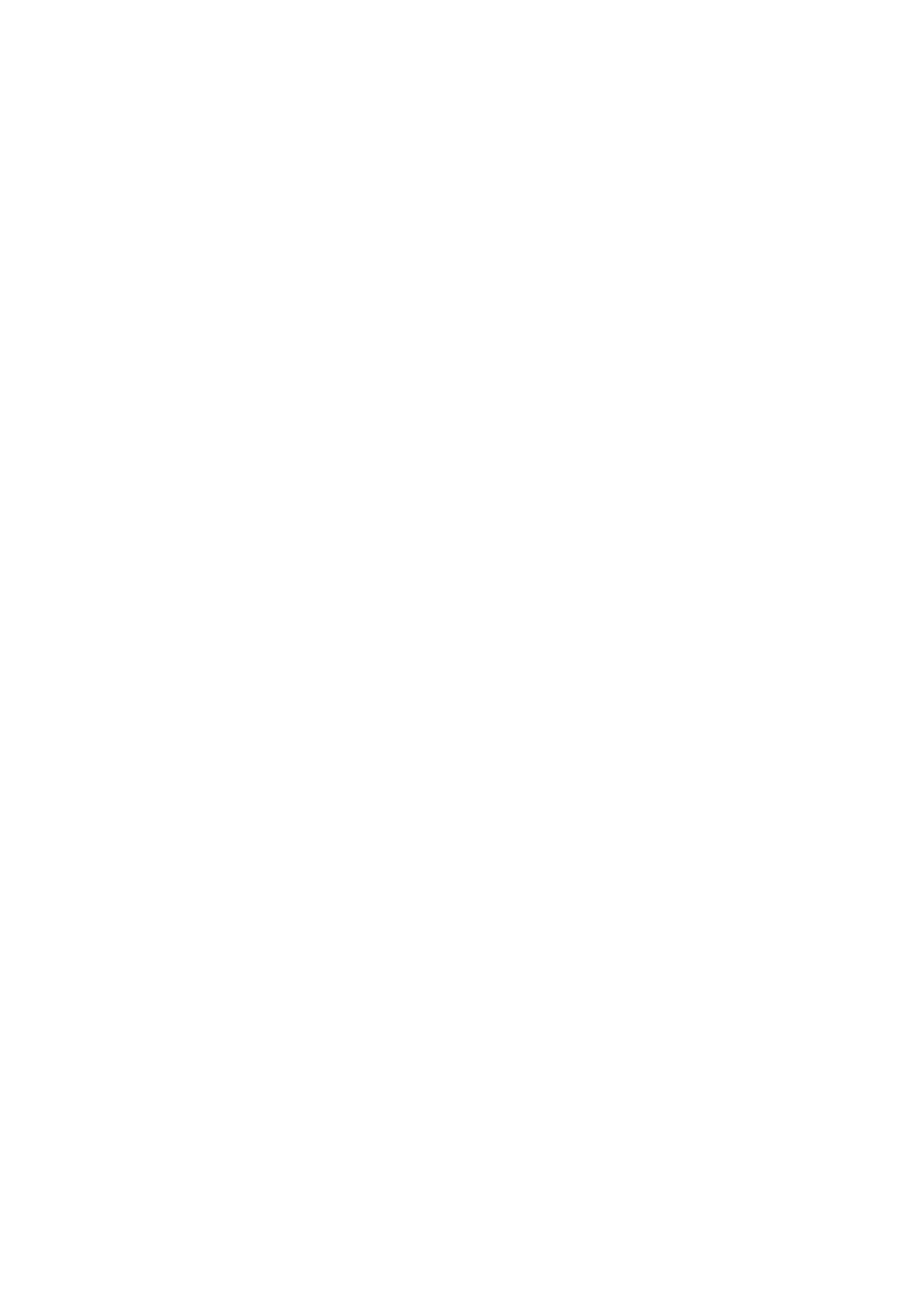## **Contents**

|                                                                                                                                                                                               | $\mathbf{1}$              |
|-----------------------------------------------------------------------------------------------------------------------------------------------------------------------------------------------|---------------------------|
| Configuration mixing investigation in Ge isotopes through E0 strength measurements .                                                                                                          | $\mathbf{1}$              |
| Developing a charge plunger method for lifetime measurements in the heavy elements.                                                                                                           | $\mathbf{1}$              |
| Gamma spectroscopy of neutron-rich Y isotopes: Identification of new multi-quasiparticle                                                                                                      | $\sqrt{2}$                |
|                                                                                                                                                                                               | $\boldsymbol{\mathsf{3}}$ |
| Indirect neutron capture measurements on radionuclides through neutron transmission<br>with the new DICER instrument at LANSCE. $\dots \dots \dots \dots \dots \dots \dots \dots \dots \dots$ | $\overline{4}$            |
| Investigation of shape coexistence and $\gamma$ -softness in the neutron rich A $\approx$ 100 region using                                                                                    | $\mathbf 5$               |
| Investigation of the low-lying dipole response in real-photon scattering experiments                                                                                                          | 6                         |
| Lifetime measurements in AZ96 isotopes via the fast-timing technique.                                                                                                                         | 7                         |
| Lifetime measurements in the sub-picosecond regime with the py-coincidence Doppler-                                                                                                           | 8                         |
| Low-spin excitations in the 206Tl and 205Pb nuclei studied by thermal neutron capture                                                                                                         | 9                         |
| Measurement of prompt $\gamma$ -rays from the neutron capture reaction of Pd isotopes in the eV                                                                                               | 10                        |
| Measurement of the bound-state beta decay of bare 205-Thallium and its nuclear astrophys-                                                                                                     | 11                        |
|                                                                                                                                                                                               | 11                        |
|                                                                                                                                                                                               | 12                        |
| Statistical $\gamma$ decay and isomeric ratio of <sup>168</sup> Er from resonance neutron capture                                                                                             | 12                        |
|                                                                                                                                                                                               | 13                        |
| Study of fission dynamics following prompt gamma-ray spectroscopy                                                                                                                             | 14                        |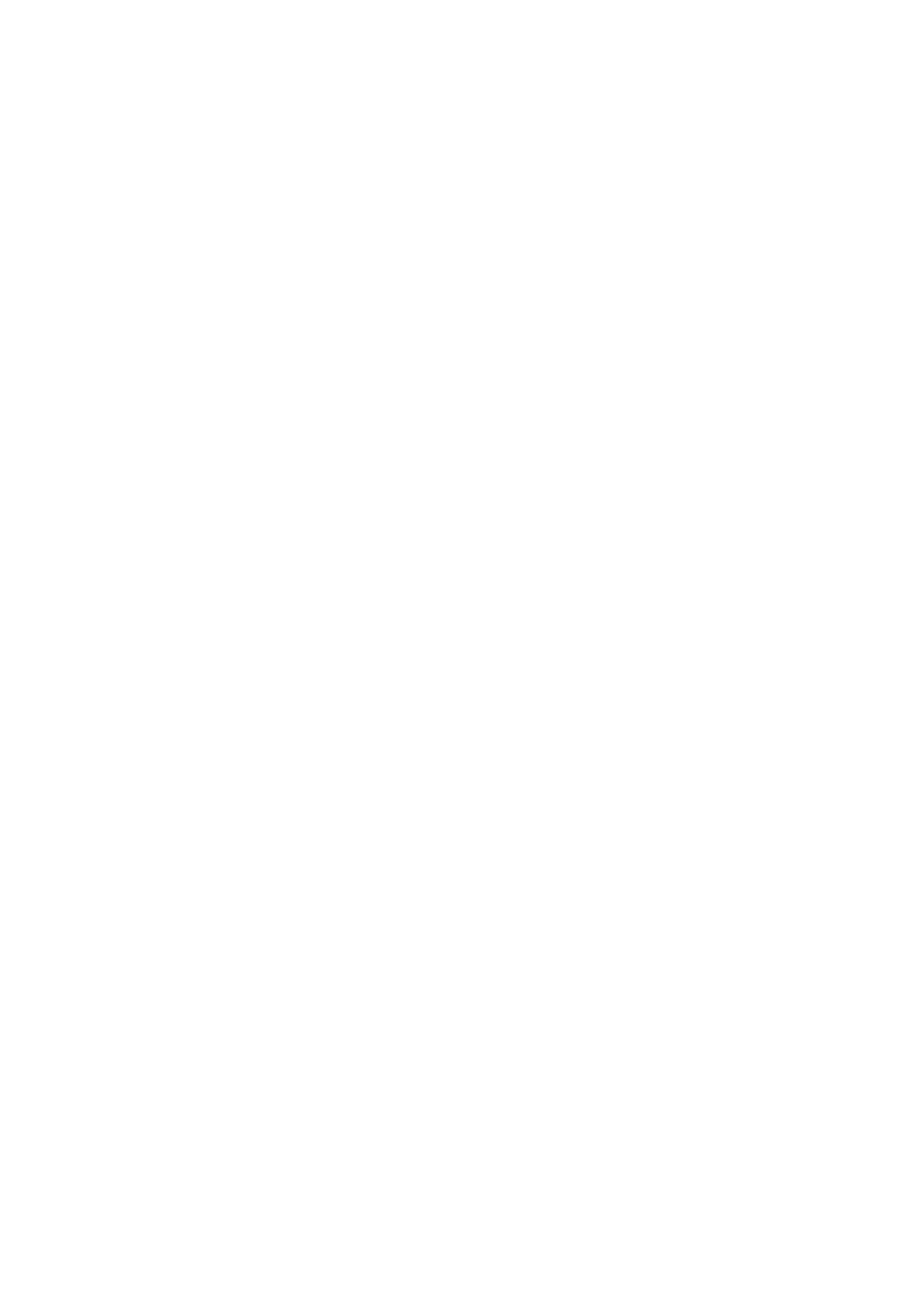#### <span id="page-4-0"></span>**20**

## **233U(n, γ) measurements at LANSCE**

Esther Leal-Cidoncha<sup>1</sup> ; Aaron Couture<sup>1</sup> ; Gencho Rusev<sup>1</sup> ; Evelyn Bond<sup>1</sup> ; Cathleen Fry<sup>1</sup> ; John Ullmann<sup>1</sup> ; Todd Bredeweg<sup>1</sup>

1 *LANL*

**Corresponding Author(s):** toddb@lanl.gov, bond@lanl.gov, ullmann@lanl.gov, rusev@lanl.gov, cfry@lanl.gov, elealcid@lanl.gov, acouture@lanl.gov

The Th-U fuel cycle, in which the <sup>233</sup>U plays an important role, has been proposed as an alternative to the U-Pu fuel cycle due to its reduced amount of transuranium elements. The experimental  $233(n,y)$  cross section data available in the literature are scarce and were measured decades ago [1, 2, 3]. An accurate measurement of the  $^{233}(n,y)$  cross section is required by the NCSP (National Critically Safety Program) to complete the neutron-induced cross section data.

For <sup>233</sup> fission is around one order of magnitude more likely than capture, hence, the accuracy in the capture cross section measurement relies on the discrimination between the  $\gamma$ 's produced in capture and fission reactions. This discrimination method requires the use of an experimental setup combining capture and fission detectors. Therefore a new measurement has been performed at LANL combining the Detector for Advanced Neutron Capture Experiments (DANCE) to measure γ's, with the NEUtron detector array at dANCE (NEUANCE) to detect neutrons coming from fission and determine by coincidence the γ's produced by fission reactions tagging them.

This measurement will provide cross section data in the Resonance Region (RR), focusing in the Unresolved Resonance Region (URR) in the keV neutron energy.

## References

E. Berthoumieux et al., Proceedings of the International Conference on Nuclear Data for Science and Technology April 22-27, 2007, Nice, France (EDP Sciences, 2008) pp. 571-574.

L. W. Weston et al., Nucl. Sci. Eng. 34, 1 (1968).

J. C. Hopkins and B. C. Diven, Nucl. Sci. Eng. 12:2, 169-177 (1962).

#### <span id="page-4-1"></span>**22**

## **Configuration mixing investigation in Ge isotopes through E0 strength measurements**

Carlotta Porzio<sup>1</sup>

1 *LBNL*

## **Corresponding Author(s):** cporzio@lbl.gov

Experimental and theoretical studies of the germanium isotopes point increasingly toward exotic combinations of nuclear-structure effects, with indications of triaxiality, configuration mixing, and shape coexistence. Studies of the *E*0 strengths, which can provide a direct measure of the amount of configuration mixing, are lacking along the Ge chain. Thus, an experimental determination of *E*0 transition strengths is essential for an understanding of the evolution of structures in the germanium isotopes.

Beta-decay experiments populating excited states in the <sup>72</sup>*,*74*,*76*,*<sup>78</sup>Ge isotopes were performed at the Isotope Separator and Accelerator (ISAC) radioactive ion beam facility at TRIUMF. The GRIFFIN spectrometer combined with the PACES silicon array enabled us to perform both gamma-ray and electron spectroscopic investigations, to measure *E*0 strengths between states of *J >* 0. Preliminary results from this study will be discussed.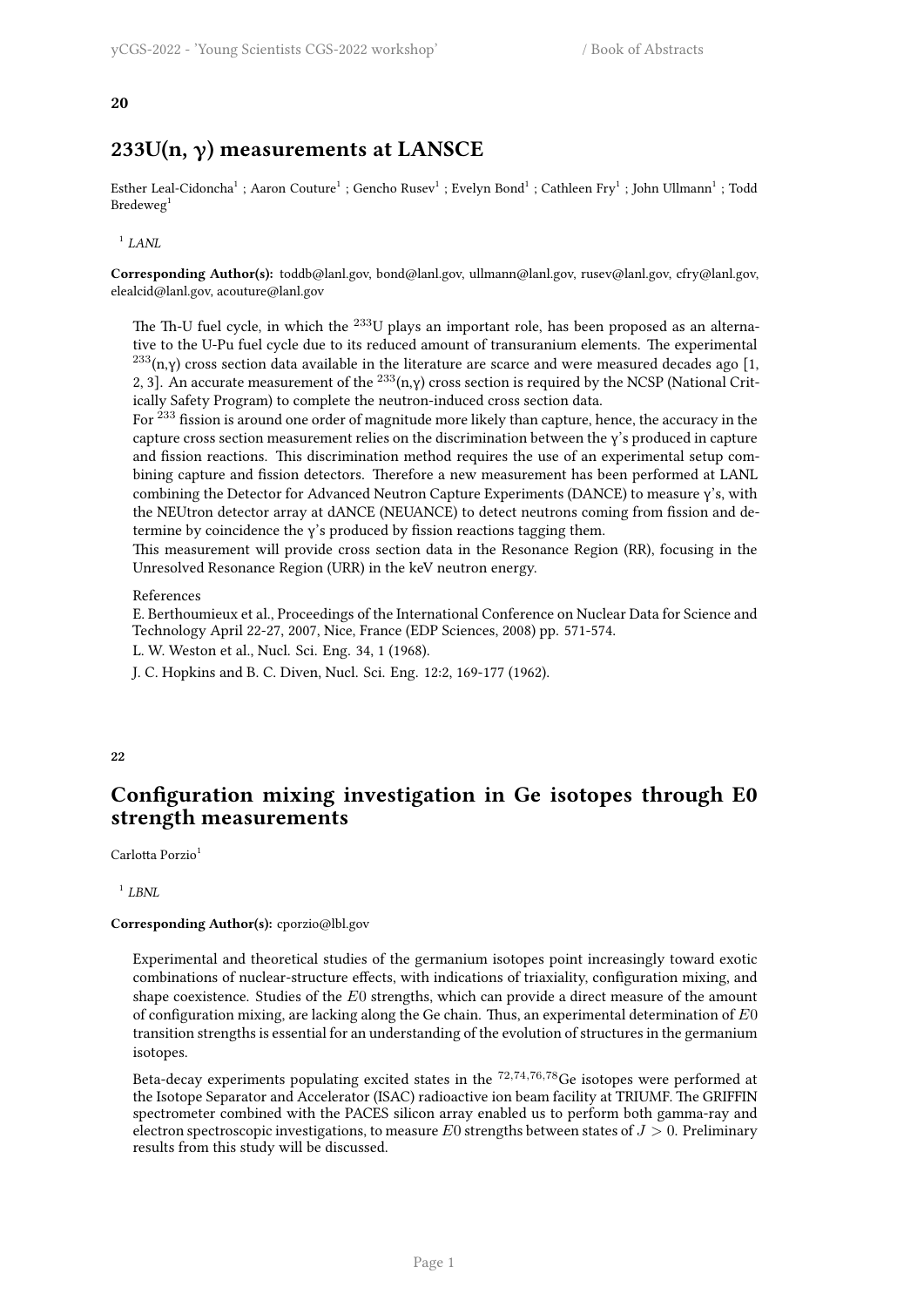#### **11**

## **Developing a charge plunger method for lifetime measurements in the heavy elements**

#### Author(s): Jacob Heery<sup>1</sup>

Co-author(s): Barber Liam<sup>2</sup>; David Cullen<sup>2</sup>; Nara Singh Bondili<sup>3</sup>; Rolf-Dietmar Herzberg; Juha Uusitalo<sup>4</sup>; Jose Vilhena  $^3$  ; Claus Muller-Gatermann  $^5$  ; Jan Saren  $^4$  ; George Beeton  $^3$  ; John Smith  $^3$  ; Alfred Dewald  $^6$  ; Paul Greenlees<sup>4</sup>; Michael Bowry<sup>3</sup>; James Keatings<sup>3</sup>; O'Donnell David<sup>3</sup>; Jacqueline Sinclair<sup>3</sup>; Pietro Spagnoletti<sup>3</sup>; Andreas Illana  $^4$  ; Tuomas Grahn  $^4$  ; George Zimba  $^4$  ; Holly Tann  $^7$  ; Mikael Sandzelius  $^4$  ; Rauno Julin  $^4$  ; Matti Leino 4 ; Sakari Juutinen  $^4$  ; Minna Luoma  $^4$  ; Joonas Ojala  $^4$  ; Janne Pakarinen  $^4$  ; Panu Rahkila  $^4$  ; Panu Ruotsalainen  $^4$  ; Sorri Juha

- <sup>1</sup> *University of Surrey*
- <sup>2</sup> *University of Manchester*
- <sup>3</sup> *University of the West of Scotland*
- <sup>4</sup> *University of Jyväskylä*
- <sup>5</sup> *Argonne National Laboratory*
- <sup>6</sup> *University of Cologne*
- <sup>7</sup> *University of Liverpool*
- 8 *Sodankylä Geophysical Observatory*

**Corresponding Author(s):** j.heery@surrey.ac.uk, r.herzberg@liverpool.ac.uk, narasingh.bondili@uws.ac.uk

The Recoil Distance Doppler-Shift (RDDS) method for measuring the lifetime of excited nuclear states relies on the detection of gamma rays. In cases where the internal conversion coefficient (ICC) becomes large, e.g. for low energy transitions in heavy nuclei, the intensity of *γ*-ray emissions may be small and the RDDS method becomes impractical. To overcome this difficulty, a charge plunger technique has been previously employed by G. Ulfert et al.

The charge plunger technique relies on two effects that change the charge state of an ion. Firstly, the large increase of an ionic charge state due to a cascade of Auger electrons that follow the internal conversion of a transition depopulating an excited nuclear state. Secondly, when an ion passes through a thin foil it will pick up electrons causing the charge state to reset to a lower value. In a plunger setting this results in high and low charge components in the ionic charge state distribution (CSD) with intensities that depend on the flight time of the ions between the target and charge reset foil, the ICC of the transition and the lifetime of the excited state. Therefore, an analysis of high and low charge components can be used for lifetime measurements.

The charge plunger method has recently been used at the University of Jyväskylä Accelerator Laboratory, Finland, to perform lifetime measurements of yrast states in <sup>178,180</sup>Pt. The Differential Plunger for Unbound Nuclear States (DPUNS) was employed together with the vacuum separator MARA to observe the intensities of different charge states. The Jurogam 3 array was used to detect prompt *γ*-ray emission. The results for <sup>178</sup>Pt are presented here, along with two planned experiments on  $^{222}$ Th and  $^{254}$ No which have been approved to run at the University of Jyväskylä.

<span id="page-5-0"></span>**24**

## **Gamma spectroscopy of neutron-rich Y isotopes: Identification of new multi-quasiparticle isomers**

Author(s): Lukasz ISKRA<sup>None</sup>

Co-author(s): Bogdan Fornal <sup>1</sup> ; Silvia Leoni <sup>2</sup> ; Caterina Michelagnoli <sup>3</sup> ; Ulli Koester ; Yung Hee Kim

<sup>1</sup> *IFJ PAN Krakow*

<sup>2</sup> *University of Milano and INFN Milano*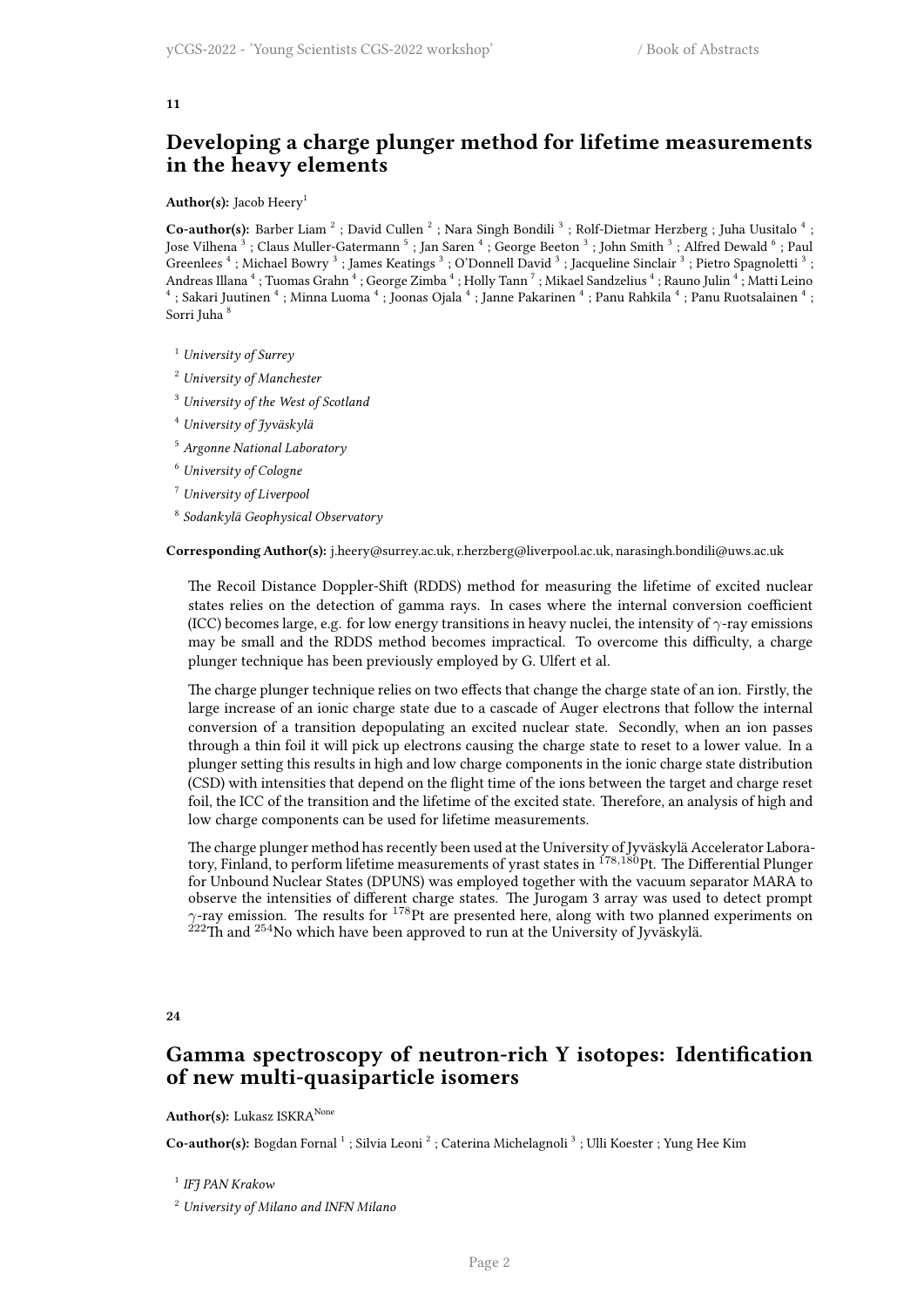#### 3 *Institut Laue-Langevin*

**Corresponding Author(s):** koester@ill.fr, silvia.leoni@mi.infn.it, kimyh@ill.fr, lukasz.iskra@ifj.edu.pl, bogdan.fornal@ifj.edu.pl

For the neutron number  $N = 60$ , a sudden onset of the deformation has been observed in Y isotopes at the ground state, which is manifested by the presence of rotational bands (e.g. [1]). On the other hand, the occurrence of shape coexistence in nuclei with  $N = 58$  and 59, in this region (e.g. [2]), suggests that the evolution of the deformation is a more gradual process. Our recent research has shown that already in the  $N = 57$ , 96Y isotope the coexistence of spherical and deformed structures is present and a rotational band is built on the top of a new  $(6+)$ , 181-ns isomer [3]. In the current analysis, we focused on the neutron-rich Y isotopes with  $N \ge 60$ , in which the deformed structures are firmly established. For  $N = 60$ , i.e., in 99Y, in addition to the ground state rotational band, two other bands could be found above  $11/2+ (1.6 \text{ ns})$  and  $17/2+ (8 \text{ µs})$  isomers [4]. These isomers have been interpreted as three-quasiparticle states with π5/2[422]ν3/2[411]ν9/2[404] configuration. Our goal is to search for similar isomers with relatively high-spin in Y isotopes beyond  $N = 60$  boundary.

The neutron-rich 100Y and 101Y isotopes have been produced in the fission of 235U active target [5] induced by thermal neutrons from the reactor at Institut Laue-Langevin. The level scheme up to excitation energy of 2.5 MeV has been established based on multi-fold gamma-ray coincidence relationships measured with the new, highly-efficient HPGe array FIPPS [6]. Additionally, the lowspin structures in 101Y have been examined using dedicated measurement where fission products were separated by the LOHENGRIN spectrometer.

By exploiting delayed- and cross-coincidence techniques [7], the extensive structures have been delineated. During the analysis, over 20 new gamma transitions, which feed previously known lowspin states, have been identified. Moreover, new isomeric states at higher excitation energy have been located. By using the delayed-coincidence method, it was possible to identify the structures above the isomers confirming their rotational characters. As in the case of 99Y isotope, the isomeric states could be interpreted as multi-quasiparticle type. The configurations of the new bandheads will be discussed based on the observed decay patterns, as well as Hartee-Fock-Bogoliubov calculations.

Existence of isomers in the 100Y and 101Y isotopes which are bandheads of rotational structures provides new information about deformation in neutron-rich nuclei around A = 100. It should be emphasized that this is in contrast with other isotopic chains with  $N > 60$  and  $Z = 38-44$ , where the bandheads of the higher-located rotational structures are not isomeric.

#### References:

- E. Chiefetz et al., Phys. Rev. Lett. 25, 38 (1970).
- W. Urban et al., Nucl. Phys A 689, 605 (2001).
- Ł. W. Iskra et al., Phys. Rev. C 102, 054324 (2020).
- E. Browne and J. K. Tuli NDS 145, 25 (2017).
- F. Kandzia et al., Eur. Phys. J. A 56, 207 (2020).
- C. Michelagnoli et al., EPJ 193, 04009 (2018).
- Ł. W. Iskra et al., Phys. Rev. C 89, 044324 (2014).

#### <span id="page-6-0"></span>**7**

## **In-beam γ-ray spectroscopy of 94Ag**

Xesus Pereira-Lopez $^{\rm None}$  ; Michael Bentley $^1$  ; Robert Wadsworth $^1$ 

<sup>1</sup> *University of York*

**Corresponding Author(s):** xpereiralopez@ibs.re.kr, michael.bentley@york.ac.uk, bob.wadsworth@york.ac.uk

X. Pereira-López<sup>1,2</sup>, M.A. Bentley<sup>2</sup>, R. Wadsworth<sup>2</sup>, P. Ruotsalainen $^3$ , S.M. Lenzi<sup>4,5</sup>, U. Forsberg<sup>2,6</sup>, K. Auranen $^3$ , A. Blazhev $^7$ , B. Cederwall $^8$ , T. Grahn $^3$ , P. Greenlees $^3$ , A. Illana $^3$ , D.G. Jenkins $^2$ , R. Julin $^3$ ,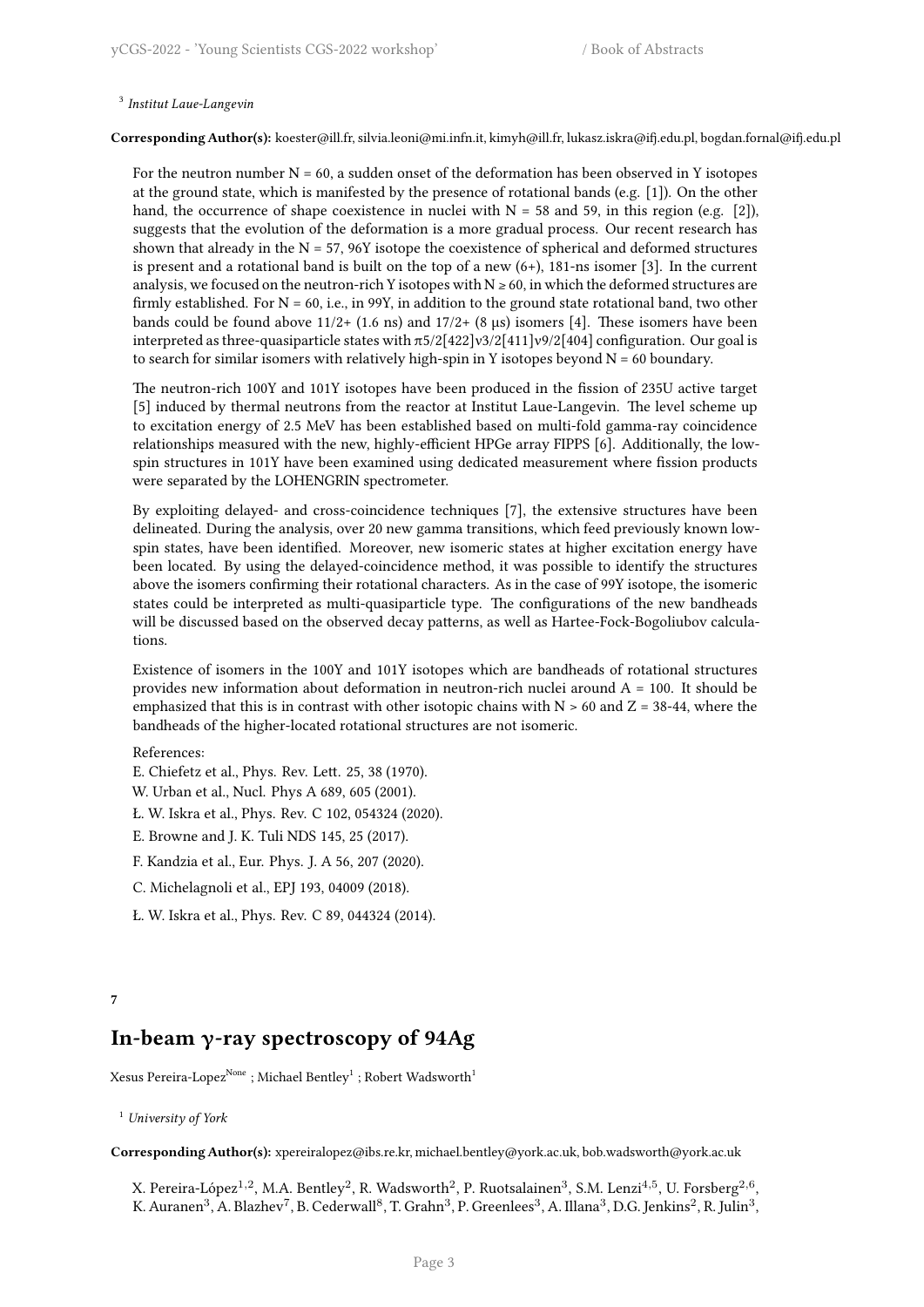H. Jutila $^3$ , S. Juutinen $^3$ , X. Liu $^8$ , R. Llewelyn $^2$ , M. Luoma $^3$ , K. Moschner $^7$ , C. Müller-Gatermann $^7$ , B.S. Nara Singh<sup>9,10</sup>, F. Nowacki<sup>11</sup>, J. Ojala<sup>3</sup>, J. Pakarinen<sup>3</sup>, P. Papadakis<sup>12</sup>, P. Rahkila<sup>3</sup>, J. Romero<sup>3,13</sup>, M. Sandzelius<sup>3</sup>, J. Sarén<sup>3</sup>, H. Tann<sup>3,13</sup>, S. Uthayakumaar<sup>2</sup>, J. Uusitalo<sup>3</sup>, J.G. Vega-Romero<sup>2</sup>, J.M. Vilhena<sup>9</sup>, R. Yajzey<sup>2,14</sup>, W. Zhang<sup>8</sup> and G. Zimba<sup>3</sup>.

<sup>1</sup>Center for Exotic Nuclear Studies, Institute for Basic Science (IBS), Daejeon 34126, Republic of Korea.

<sup>2</sup>Department of Physics, University of York, Heslington, York YO10 5DD, United Kingdom.

<sup>3</sup>Department of Physics, University of Jyväskylä, P.O. Box 35, FI-40014 Jyväskylä, Finland.

<sup>4</sup>Dipartimento di Fisica e Astronomia "Galileo Galilei", Università di Padova, I-35131 Padova, Italy. 5 INFN, Sezione di Padova, I-35131 Padova, Italy.

<sup>6</sup>Department of Physics, Lund University, SE-22100 Lund, Sweden.

<sup>7</sup>University of Köln, Department of Physics, Zülpicher Str.77, 50937 Köln, Germany.

<sup>8</sup>Department of Physics, KTH-Royal Institute of Technology, SE-10691 Stockholm, Sweden.

<sup>9</sup>School of Computing Engineering and Physical Sciences, University of the West of Scotland, Paisley, PA12BE, United Kingdom.

 $10$ School of Physics and Astronomy, Schuster Laboratory,Brunswick Street, Manchester M13 9PL, United Kingdom.

<sup>11</sup>Université de Strasbourg, F-67037 Strasbourg, France.

<sup>12</sup>STFC Daresbury Laboratory, Daresbury, Warrington, WA4 4AD, United Kingdom.

<sup>13</sup>Department of Physics, Oliver Lodge Laboratory, University of Liverpool, Liverpool L69 7ZE, United Kingdom.

<sup>14</sup>Department of Physics, Faculty of Science, Jazan University, Jazan 45142, Saudi Arabia.

The formal concept of isospin has been introduced to explain the apparent exchange symmetry between neutrons and protons. However, if the nuclear force were the same for protons and neutrons properties such as masses and excitation energies would depend only on the mass number A. Recent studies have shown that the Coulomb force cannot account for all deviations, suggesting that other isospin-symmetry-breaking components must be present. N $\boxtimes$ Z systems present the perfect testing ground to probe isospin symmetry phenomena [1-3]. In particular, pairing correlations have a significant importance in the description of the nuclear structure of N=Z nuclei, where protons and neutrons are arranged occupying the same orbits, allowing T=0 np pairing in addition to the normal T=1. It was recently suggested that spin-aligned T=0 np pairs dominate the wavefunction of the y-rast sequence in  $92Pd$  [4]. Subsequent theoretical studies were devoted to probe the contribution of np pairs in other N=Z A>90 nuclei [5-6], suggesting that a similar pairing scheme strongly influences the structure of these nuclei. In an effort to further understand the influence of np pairing in self-conjugate nuclei, a recoil beta tagging experiment has been performed to try and identify the excited T=0 and T=1 states in odd-odd N=Z  $94$ Ag using the  $40$ Ca( $58$ Ni,p3n) $94$ Ag reaction. The experiment was conducted using MARA recoil separator and JUROGAM3 array at the Accelerator Laboratory of the University of Jyväskylä.

The detailed goals of the experiment, the setup, tentatively identified transitions, experimental CED and nuclear shell model predictions will be shown in this presentation. A preliminary interpretation of the experimental results will also be discussed.

[1] K. Wimmer, et al., Phys. Rev. Lett. 126, 072501 (2021).

R.D.O. Llewellyn, et al., Phys. Lett. B 797, 135873 (2019).

A. Boso, et al., Phys. Lett. B 797, 134835 (2019).

B. Cederwall, et al., Nature 469, 6871 (2011).

G.J. Fu, et al., Phys. Rev. C 87, 044312 (2013).

Z.X. Xu, et al., Nucl. Phys. A 877 (2012) 51-58.

## <span id="page-7-0"></span>**14**

## **Indirect neutron capture measurements on radionuclides through neutron transmission with the new DICER instrument at LAN-SCE.**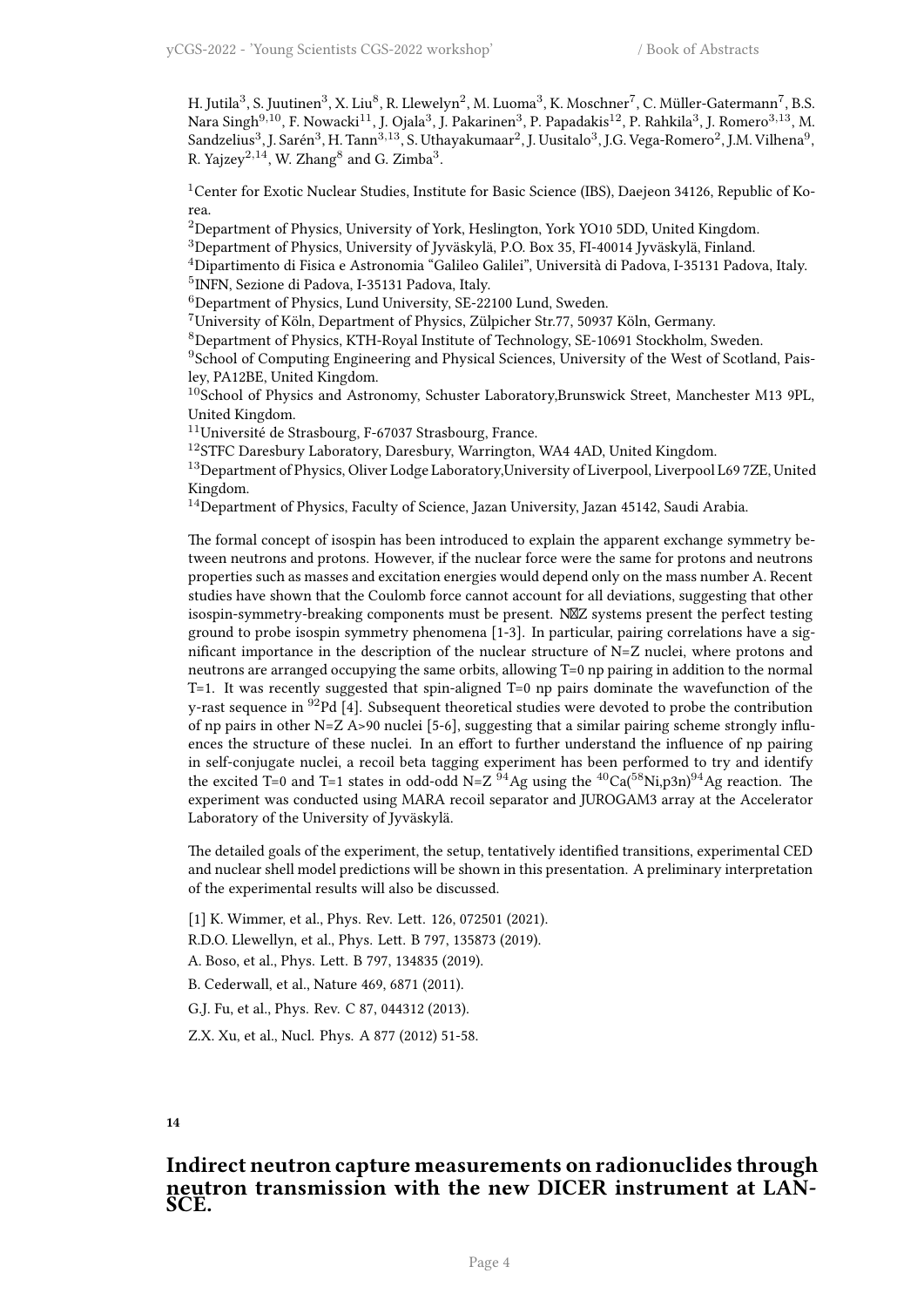Author(s): Thanos Stamatopoulos<sup>1</sup>

 $\bf Co\text{-}author(s):$  Paul Koehler  $^2$  ; Aaron Couture  $^2$  ; Brad DiGiovine  $^2$  ; Artem Matyskin  $^2$  ; Veronika Mocko  $^2$  ; Gencho Rusev $^{\mathsf{2}}$ ; John Ullmann $^{\mathsf{2}}$ ; Cristian Vermeulen  $^{\mathsf{2}}$ 

```
1
Los Alamos National Laboratory
```
2 *LANL*

**Corresponding Author(s):** athanasios.stamatopoulos@lanl.gov

With very few exceptions, direct measurements of neutron capture cross sections on radionuclides have not been possible. A number of indirect methods have been pursued such as the surrogate method [1], the γ-ray strength function method [2,3], the Oslo method [4-7] and the β-Oslo method [8]. Substantial effort has been devoted to quantify the usually large systematic errors that accompany the results from these techniques. A new instrument has been recently developed at the Los Alamos Neutron Science Center (LANSCE) to provide more accurate data on several radionuclides relevant to nuclear criticality safety, radiochemical diagnostics, astrophysics, nuclear forensics and nuclear security, by measuring the transmission of neutrons through radioactive samples and studying resonance properties. The Device for Indirect Capture on Radionuclides (DICER) [9-11] and associated radionuclide production at the Isotope Production Facility (IPF) [12, 13], both at LAN-SCE, as well radioactive sample fabrication, have been under development the last few years. A description of the new apparatus, preliminary data on a few mid-weight stable isotopes and efforts on radionuclide measurements will be presented.

#### References

- 1. J. E. Escher et al., Phys. Rev. Lett. 121, 052501 (2018)
- 2. H. Utsunomiya et al., Phys. Rev. C 82, 064610 (2010)
- 3. H. Utsunomiya et al., Phys. Rev. C 88, 015805 (2013)
- 4. M. Guttormsen et al., Nucl. Instrum. Meth. A, 374 (3) (1996)
- 5. M. Guttormsen et al., Nucl. Instrum. Meth. A, 255 (3) (1987)
- 6. A. Schiller et al., Nucl. Instrum. Meth. A, 447 (3) (2000)
- 7. A. C. Larsen et al., Phys. Rev. C 83, 034315 (2011)
- 8. A. Spyrou et al., Phys. Rev. Lett. 113, 232502 (2014)
- 9. P.E. Koehler, Springer Proceedings in Physics, 254 (2021) p. 187
- 10. P.E Koehler, LA-UR-18-22995 (2018)
- 11. A. Stamatopoulos et al., Nucl. Instrum. Meth. A, 1025 (2022) 166166
- 12. K.F. Johnson et al., LA-UR-04-4570 (2004)
- 13. https://lansce.lanl.gov/facilities/ipf/index.php

## <span id="page-8-0"></span>**17**

## **Investigation of shape coexistence and** *γ***-softness in the neutron rich A***≈***100 region using lifetime measurements**

#### Author(s): Arwin Esmaylzadeh<sup>1</sup>

Co-author(s): Vasil Karayonchev<sup>2</sup>; Jan Jolie <sup>1</sup>; Kosuke Nomura <sup>3</sup>; Marcel Beckers <sup>1</sup>; Andrey Blazhev <sup>1</sup>; Alfred Dewald  $^4$  ; Christoph Fransen  $^2$  ; Lukas KNAFLA

- 1 *Institut für Kernphysik, Universität zu Köln*
- <sup>2</sup> *Universität zu Köln*
- <sup>3</sup> *Department of Physics, University of Zagreb*
- <sup>4</sup> *University of Cologne*

**Corresponding Author(s):** lknafla@ikp.uni-koeln.de, aesmaylzadeh@ikp.uni-koeln.de

The A*≈*100 region is a diverse region of the nuclear chart with the occurrence of different nuclear structure phenomena. For example the well known sudden onset of collectivity in the neutron-rich Sr and Zr isotopes [1,2], the multiple shape coexistence in the neutron-rich stable Cd isotopes [3,4]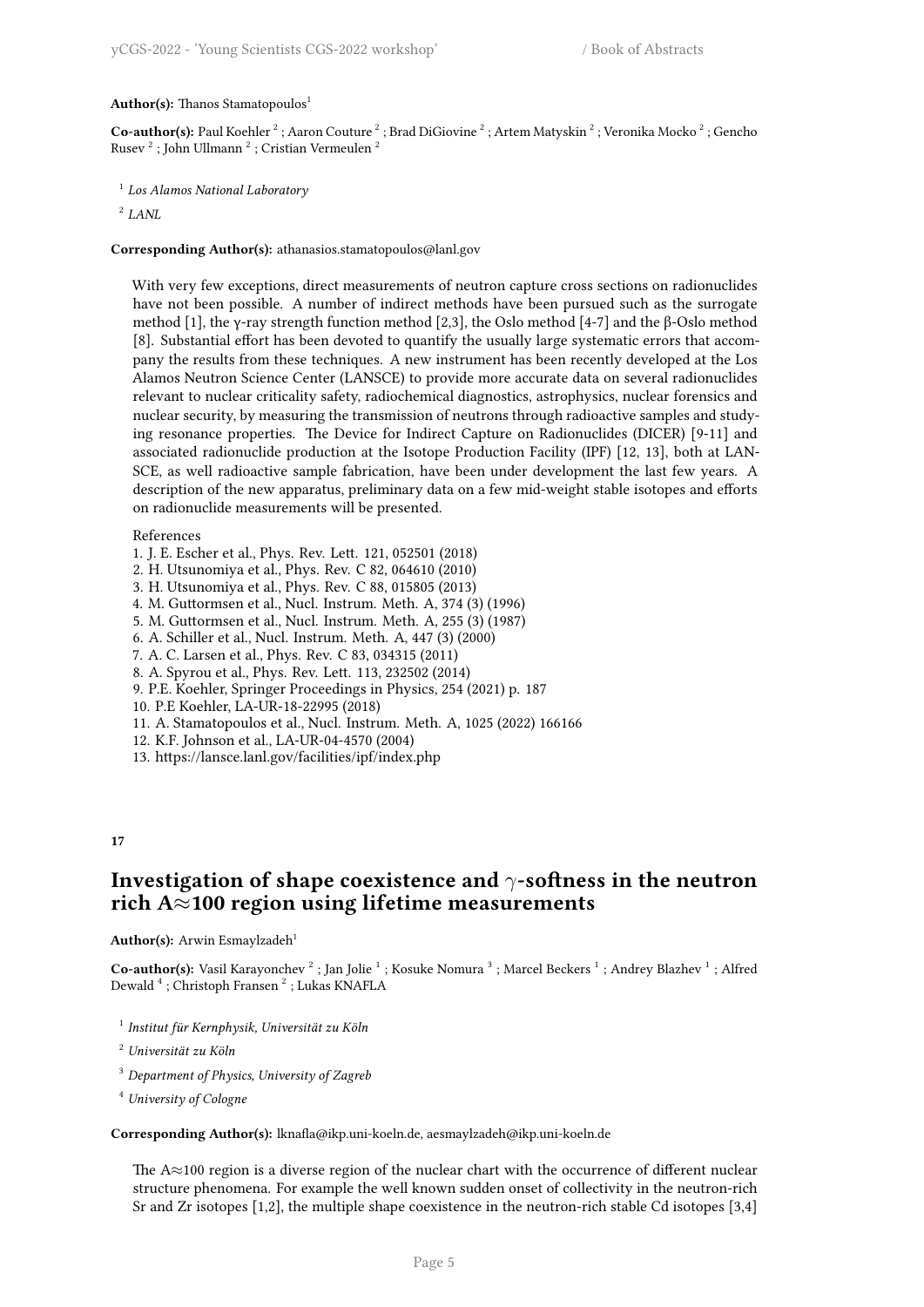or the evidences for *γ*-softness in the Mo, Ru and Pd isotopes. Lifetimes of excited states in <sup>98</sup>Zr,  $^{102}{\rm Mo}$  and  $^{112}{\rm Pd}$  were measured using the ( $^{18}{\rm O},$   $^{16}{\rm O})$  two neutron transfer reaction in combination with the Plunger device at the Cologne FN Tandem accelerator [5.9]. In this reaction, a low amount of momentum and energy is transferred, making it a powerful tool for the investigation of nuclear structures dominating at low energies. This allows a detailed analysis of the shape coexistence phenomena in the Zr and Mo isotopes occurring at the transition from  $N = 58$  to  $N = 60$  [6,8] and the nuclear structure related to the *γ*-deformation in neutron-rich Mo and Pd isotopes [7,8]. The latter were compared to the interacting boson model (IBM), the Jean-Wilets *γ*-soft model and the Davydov-Filippov rigid triaxial rotor model.

[1] P. Cejnar et al., Rev. Mod. Phys. 82, 2155 (2010)

K. Heyde et al., Rev. Mod. Phys. 83, 1467 (2011)

P.E. Garrett et al., Phys. Rev. Lett. 123, 142502 (2019)

P.E. Garrett et al., Phys. Rev. C 101, 044302 (2020)

A. Dewald et al., Progress in Particle and Nuclear Physics 67, 786 (2012)

V. Karayonchev et al., Phys. Rev. C 102, 064314 (2020)

A. Esmaylzadeh et al., Phys. Rev. C 103, 054324 (2021)

A. Esmaylzadeh et al., Phys. Rev. C 104, 064314 (2021)

M. Beckers et al. Phys. Rev. C 102, 014324 (2020)

<span id="page-9-0"></span>**5**

## **Investigation of the low-lying dipole response in real-photon scattering experiments**

Author(s): Miriam Müscher<sup>1</sup>

Co-author(s): Johann Isaak <sup>2</sup> ; Florian Kluwig <sup>3</sup> ; Deniz Savran <sup>4</sup> ; Ronald Schwengner <sup>5</sup> ; Andreas Zilges <sup>1</sup>

<sup>1</sup> *University of Cologne*

- 2 *TU Darmstadt, Germany*
- <sup>3</sup> *University of Cologne, Germany*

## <sup>4</sup> *GSI*

<sup>5</sup> *Helmholtz-Zentrum Dresden-Rossendorf*

**Corresponding Author(s):** r.schwengner@hzdr.de, d.savran@gsi.de, muescher@ikp.uni-koeln.de

Real-photon scattering experiments, also called Nuclear Resonance Fluorescence (NRF) experiments, are a well-established tool for investigating the low-lying dipole response in atomic nuclei due to the low-momentum transfer of photons [1,2]. By studying the angular distributions of the emitted photons during the decay of the previously excited nucleus, spin and parity quantum numbers can be assigned. Furthermore, total photoabsorption cross sections can be extracted in a modelindependent way.

Systematic studies of the photoabsorption cross section can be utilized to investigate the properties of dipole excitation modes. For instance, in many nuclei an accumulation of electric dipole strength below and around the neutron separation threshold has been observed which is commonly denoted as Pygmy Dipole Resonance (PDR) [3,4]. Although the PDR strength is very small compared to the strength of the IsoVector Giant Dipole Resonance (IVGDR) [5], it might have some impact on the reaction rates in the rapid neutron-capture process (r process) [6,7]. During the last two decades, experimental and theoretical effort was put into the investigation of the PDR. Nevertheless, there are still some open questions concerning this excitation mode. Therefore, systematic investigations in different isotopic and isotonic chains have been performed, e.g., in the nickel isotopic chain. The low-lying dipole response in <sup>58</sup>*,*60*,*<sup>62</sup>Ni has already been investigated in NRF experiments [8-10]. Furthermore, relativistic Coulomb excitation experiments in inverse kinematics on the unstable iso-

topes <sup>68,70</sup>Ni have been performed to extract the dipole strength [11-13]. Hence, <sup>64</sup>Ni is the missing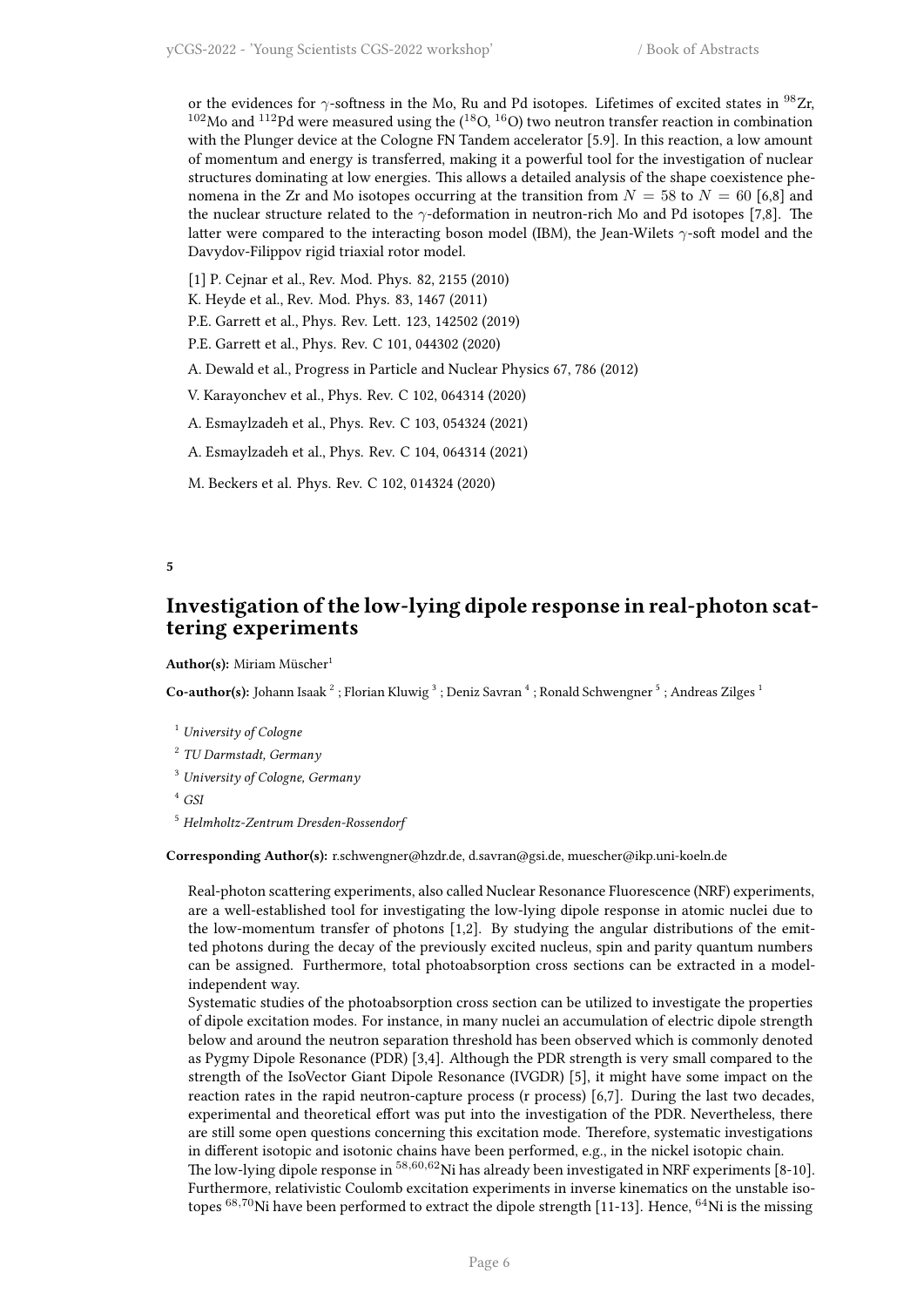link for completing the systematics in the even-even  $Z = 28$  nuclei. In this contribution, the NRF technique will be explained by showing the analysis of two complementary NRF experiments on <sup>64</sup>Ni using a continuous bremsstrahlung and a quasi-monoenergetic photon beam. Additionally, recent NRF results of different nuclei will be presented. This work is supported by the BMBF (05P21PKEN9).

[1] U. Kneissl, H. H. Pitz, A. Zilges, PPNP **37**, 349 (1996)

U. Kneissl, N. Pietralla, and A. Zilges, J. Phys. G **32**, R217 (2006)

D. Savran, T. Aumann, A. Zilges, PPNP **70**, 210 (2013)

A. Bracco, E. Lanza, and A. Tamii, PPNP **106**, 360 (2019)

M. N. Harakeh and A. van der Woude, "Giant Resonances" (Oxford University Press, 2001)

S. Goriely, Phys. Lett. B **436**, 10 (1998)

E. Litvinova *et al.*, Nucl. Phys. A **823**, 26 (2009)

F. Bauwens *et al.*, Phys. Rev. C **62**, 024302 (2000)

M. Scheck *et al.*, Phys. Rev. C **87**, 051304(R) (2013)

M. Scheck *et al.*, Phys. Rev. C **88**, 044304 (2013)

O. Wieland *et al.*, Phys. Rev. Lett. **102**, 092502 (2009)

D.M. Rossi *et al.*, Phys. Rev. Lett. **111**, 242503 (2013)

O. Wieland *et al.*, Phys. Rev. C **98**, 064313 (2018)

#### <span id="page-10-0"></span>**28**

## Lifetime measurements in A<sub>296</sub> isotopes via the fast-timing tech**nique.**

**Author(s):** Eugenio GAMBA<sup>1</sup>

Co-author(s): Simone Bottoni<sup>2</sup>; Fabio Crespi<sup>3</sup>; Silvia Leoni<sup>4</sup>; Carlotta Porzio; Chiara Zavaglia<sup>1</sup>; Natalia Cieplicka-Orynczak <sup>5</sup>; Bogdan Fornal <sup>6</sup>; Lukasz ISKRA; Caterina Michelagnoli <sup>7</sup>; Michael Jentschel <sup>7</sup>; Yung Hee Kim ; Ulli Koester ; Guillaume Haefner  $^8$  ; Jan Jolie  $^9$  ; Vasil Karayonchev  $^{10}$  ; Lukas KNAFLA ; Jean Marc Regis 11

- <sup>1</sup> *Università degli Studi di Milano and INFN Milano*
- <sup>2</sup> *Università degli Studi di Milano and INFN*
- <sup>3</sup> *Università degli Studi di Milano / INFN*
- <sup>4</sup> *University of Milano and INFN Milano*
- 5 *IFJ PAN*
- 6 *IFJ PAN Krakow*
- 7 *Institut Laue-Langevin*
- <sup>8</sup> *Université Paris-Saclay, Universität Köln*
- 9 *Institut für Kernphysik, Universität zu Köln*
- <sup>10</sup> *Universität zu Köln*
- <sup>11</sup> *University of Cologne, Germany*

**Corresponding Author(s):** natalia.cieplicka@ifj.edu.pl, jentsch@ill.fr, cporzio@lbl.gov, lknafla@ikp.uni-koeln.de, silvia.leoni@mi.infn.it, koester@ill.fr, eugenio.gamba@mi.infn.it, fabio.crespi@mi.infn.it, bogdan.fornal@ifj.edu.pl, lukasz.iskra@ifj.edu.pl, kimyh@ill.fr, simone.bottoni@mi.infn.it

Shape coexistence is a fundamental phenomenon found in atomic nuclei. It consists in some states displaying different intrinsic deformations while having relatively similar excitation energies [1].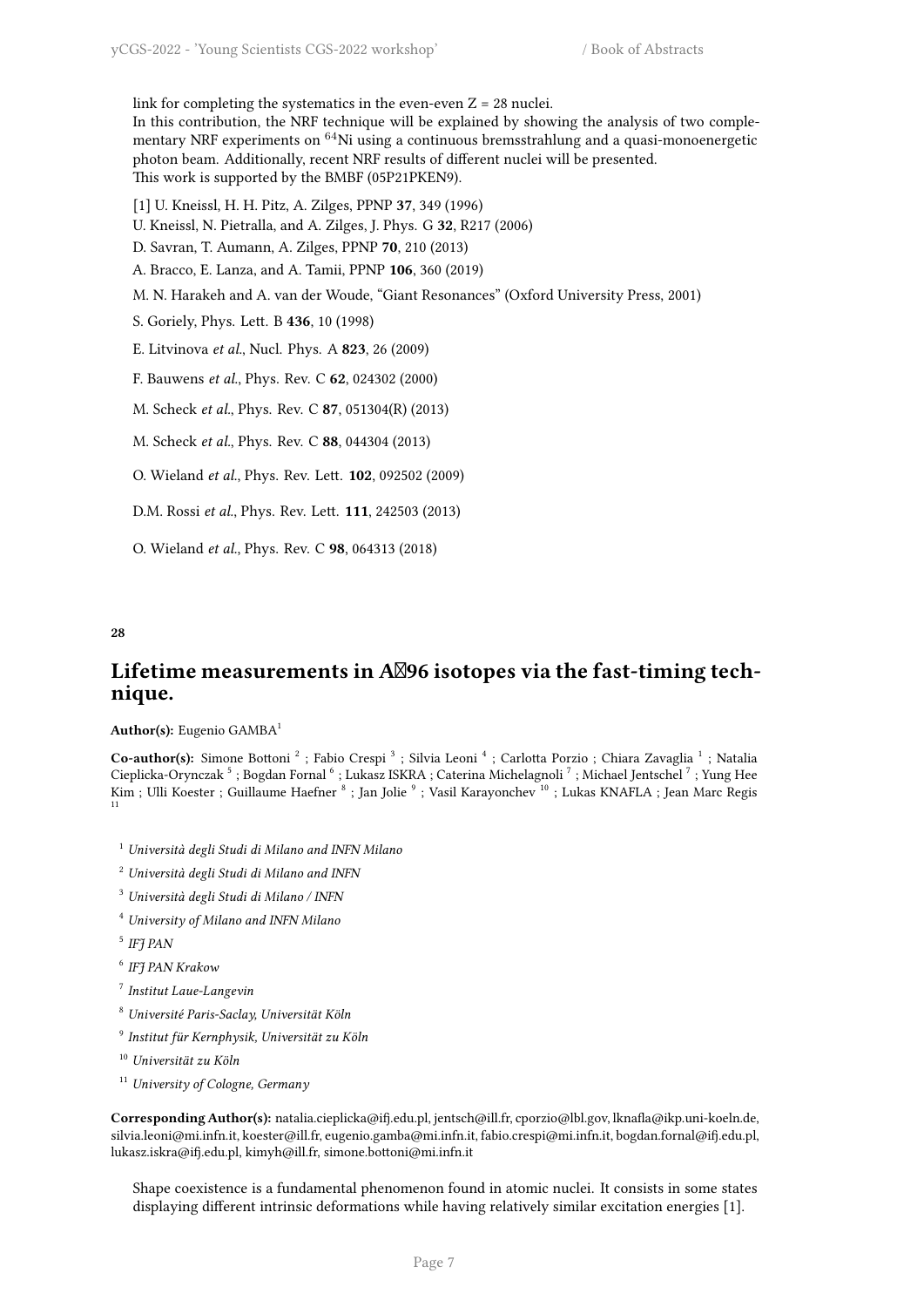Neutron-rich nuclei belonging to the  $A\boxtimes 100$  region of the nuclear chart are known to show a large degree of deformation [2]. In particular, the limit  $N = 60$  is well known for showing a dramatic shape change from spherical to deformed [3]. Due to the interplay between these spherical and deformed configurations, shape coexistence is expected in nuclei lying at the border between the two regions [4].

Nuclei belonging to the low-Z edge of the A\\100 deformed region of the nuclear chart were produced in the thermal-neutron-induced fission of a <sup>233</sup>U target at the ILL laboratory. The different isotopes were separated using the LOHENGRIN mass spectrometer and tagged by a ionization chamber. Due to the microsecond-long time of flight of fission products, only states populated via the decay of microsecond isomers in these nuclei, or those populated in the beta decay of their parent nuclei already implanted, were observed thanks to the emitted gamma rays.

Lifetime measurements of excited states in <sup>96</sup>Rb, <sup>93</sup>*−*<sup>96</sup>Y and <sup>94</sup>*−*<sup>95</sup>Sr were measured using the fasttiming technique  $[5]$  with LaBr<sub>3</sub>:Ce gamma-ray detectors (scintillators), which is able to provide precise measurements down to the tens-of-picosecond regime. From these measurements, reduced transition probabilities and electric quadrupole moments were extracted to provide information on nuclear deformation in this region. In this contribution, preliminary results of the fast-timing analysis on several excited states in the abovementioned nuclei will be discussed, together with some still tentative insight of their physical interpretation. A comparison with theoretical predictions and results from neighbouring isotopes will also be made.

- [1] Kris Heyde and John L. Wood Rev. Mod. Phys. 83, 1467 (2011).
- P. Möller and J. R. Nix, At. Data Nucl. Data Tables 26, 165 (1981).
- E. Cheifetz, R.C. Jared, S.G. Thompson, J.B. Wilhelmy, Phys. Rev. Lett. 25 (1970) 38.
- S. Brant, G. Lhersonneau, and K. Sistemich, Phys. Rev. C 69, 034327 (2004).

H. Mach, R.L. Gill, M. Moszynski, Nucl. Instrum. Methods Phys. Res. A 280 (1989) 49.

<span id="page-11-0"></span>**23**

## **Lifetime measurements in the sub-picosecond regime with the pγ-coincidence Doppler-shift attenuation method**

Author(s): Sarah Prill<sup>1</sup>

Co-author(s): Anna Bohn<sup>2</sup>; Christina Deke<sup>1</sup>; Felix Heim<sup>1</sup>; Michael Weinert<sup>1</sup>; Andreas Zilges<sup>1</sup>

<sup>1</sup> *University of Cologne, Institute for Nuclear Physics, Cologne, Germany*

<sup>2</sup> *University of Cologne, Institute for Nuclear Physics, Germany*

**Corresponding Author(s):** abohn@ikp.uni-koeln.de, fheim@ikp.uni-koeln.de, prill@ikp.uni-koeln.de, mweinert@ikp.unikoeln.de, cdeke@ikp.uni-koeln.de

Nuclear level lifetimes are important properties of the atomic nucleus, as they yield information about transition strengths and nuclear wave functions. An established method to determine lifetimes in the sub-picosecond regime is the particle-γ coincidence Doppler-shift attenuation method (pγ-DSAM) [1]. As opposed to most DSAM approaches, the additional coincident detection of emitted γ-ray and scattered projectile allows the selection of excited states, thus eliminating feeding contributions. The coincidence data is obtained with the SONIC@HORUS detector array [2] situated at the 10 MV FN tandem accelerator in Cologne. It consists of 12 silicon particle detectors and 14 high-purity germanium (HPGe) detectors for the detection of γ-rays. With this method and setup, lifetimes of several dozens of nuclear levels can be determined in a single experiment.

Lately, the DSA method has been used to determine lifetimes of excited low-spin states of nuclei in the mass region of A  $\approx$  100 and above. Recent results on Ru, Sn [3] and Te [4] isotopes will be presented in this contribution.

Supported by the DFG (ZI-510/9-1).

[1] A. Hennig et al., NIM A 794, 171 (2015).

S.G. Pickstone et al., NIM A 875, 104 (2017).

M. Spieker et al., Phys. Rev. C 97, 054319 (2018).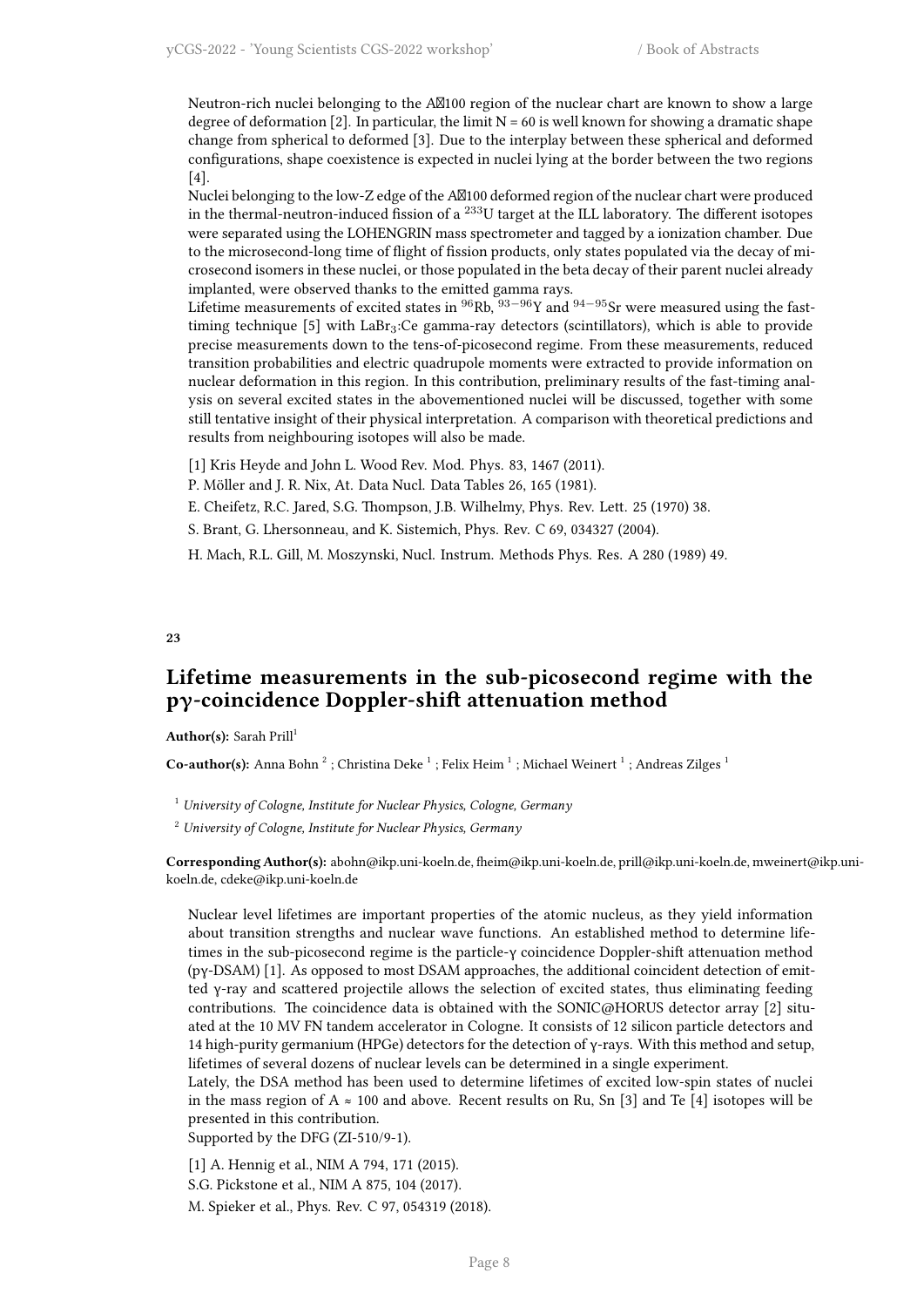## S. Prill et al., accepted at Phys. Rev. C

#### <span id="page-12-0"></span>**27**

## **Low-spin excitations in the 206Tl and 205Pb nuclei studied by thermal neutron capture reactions**

## **Author(s):** Natalia Cieplicka-Orynczak<sup>1</sup>

Co-author(s): Caterina Michelagnoli<sup>2</sup>; Bogdan Fornal<sup>3</sup>; Silvia Leoni<sup>4</sup>; Giovanna Benzoni<sup>5</sup>; Aurelien Blanc; Simone Bottoni  $^6$  ; Angela Bracco  $^7$  ; Fabio Crespi  $^8$  ; Angela Gargano  $^9$  ; Lukasz Iskra  $^3$  ; Michael Jentschel  $^2$  ; Ulli Koester ; Nicolae Marius Marginean <sup>10</sup> ; Raluca Marginean <sup>11</sup> ; Constantin Mihai <sup>11</sup> ; Alexandru Negret <sup>10</sup> ; Paolo Mutti ; Julia Pacyna ; Sorin Pascu <sup>11</sup> ; Norbert Pietralla <sup>12</sup> ; Emilio Ruiz-Martinez <sup>13</sup> ; Johanna Sieber <sup>12</sup> ; Volker Werner<sup>12</sup>; Calin Ur<sup>14</sup>

1 *IFJ PAN*

- 2 *Institut Laue-Langevin*
- 3 *IFJ PAN Krakow*
- <sup>4</sup> *University of Milano and INFN Milano*
- 5 *INFN Milano*
- <sup>6</sup> *Università degli Studi di Milano and INFN*
- <sup>7</sup> *University of Milano and INFN*
- <sup>8</sup> *Università degli Studi di Milano / INFN*
- 9 *INFN Sez. Napoli*
- <sup>10</sup> *IFIN-HH Bucharest*
- <sup>11</sup> *IFIN-HH*
- <sup>12</sup> *TU Darmstadt*
- <sup>13</sup> *ILL*
- <sup>14</sup> *ELI-NP, Magurele-Bucharest, Romania*

**Corresponding Author(s):** jentsch@ill.fr, lukasz.iskra@ifj.edu.pl, raluca@tandem.nipne.ro, koester@ill.fr, bogdan.fornal@ifj.edu.pl, mutti@ill.fr, simone.bottoni@mi.infn.it, cmihai@tandem.nipne.ro, nmarg@nipne.ro, natalia.cieplicka@ifj.edu.pl, silvia.leoni@mi.infn.it, spascu@tandem.nipne.ro, ruizmartinez@ill.fr, fabio.crespi@mi.infn.it

Nuclei from the regions of doubly-closed shells may be considered an excellent ground for studying both a) the couplings between valence nucleons - this provides information on the effective nucleonnucleon interaction and, b) couplings of the valence nucleons with core excitations, what may be used as a unique test of various effective interactions (Skyrme, Gogny, etc.) employed in mean-field based models.

206Tl, having only one-proton-hole and one-neutron-hole with respect to the 208Pb core, was populated in a thermal neutron capture reaction 205Tl(n,gamma)206Tl at Institut Laue-Langevin in Grenoble (France). To reach the low-spin structure of this nucleus, the gamma decay from the capture state was studied using the HPGe multidetector FIPPS facility. Gamma rays from the capture state, which in 206Tl is placed at 6.5 MeV, were detected by an array of 8 Ge clovers. The results of the double and triple gamma-coincidence analysis will be presented: 21 low-spin excited states were observed in 206Tl, 8 of them were newly established. As the detectors of FIPPS were placed in one ring in octagonal geometry, double-coincidence data could be sorted into the matrices corresponding to different average angles between the crystals. The analysis of gamma-ray angular correlations provided information about transitions multipolarities, which significantly helped with spin-parity assignments.

After extracting the information about spin and parity of the excited states in 206Tl, the level structure of this nucleus was compared to the results of shell-model calculations. The large number of low-spin states populated in neutron capture reactions on 205Tl, arising from one proton-hole and one neutron-hole excitations, can be used as a very good testing ground for the old and newly developed shell-model interactions in the south-west quadrant of the nuclear chart with respect to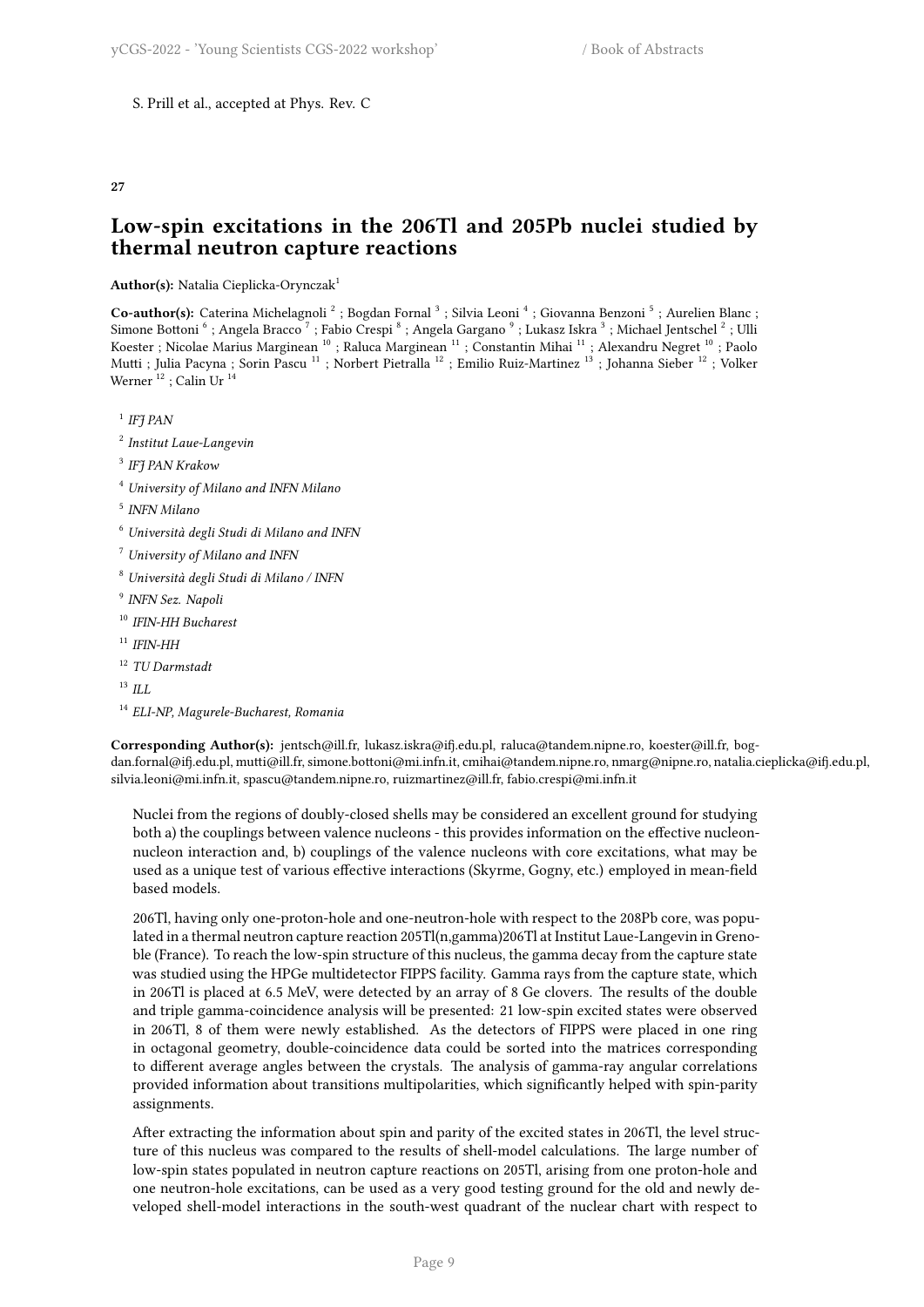208Pb. It will allow to benchmark the two-body matrix elements of the residual interaction in this important region of the nuclear chart.

In turn, the 205Pb nucleus has three neutron-holes with respect to the 208Pb core, which makes it even more demanding testing field for the shell-model calculations. In longer perspective the studies of its structure would also stimulate the works on the shell-model description with a term coming from three-body forces in the region of heavier masses nuclei.

The decay of the capture state in 205Pb populated at ILL in 204Pb(n,gamma)205Pb reaction was investigated using FIPPS array coupled to the 7 HPGe clovers from IFIN Bucharest. The preliminary results of double and triple gamma-coincidence analysis will be presented: the new findings on the 205Pb low-spin structure include 7 excited states and 85 gamma transitions.

<span id="page-13-0"></span>**29**

## **Measurement of prompt** *γ***-rays from the neutron capture reaction of Pd isotopes in the eV energy range**

Hiromoto Yoshikawa<sup>1</sup> ; Ryota Abe<sup>2</sup> ; Kohei Ishizaki<sup>2</sup> ; Yuki Ito<sup>2</sup> ; Shunsuke Endo<sup>3</sup> ; Takuya Okudaira<sup>2</sup> ; Kento Kameda<sup>4</sup> ; Masaaki Kitaguchi<sup>2</sup> ; Atsushi Kimura<sup>3</sup> ; Kenji Sakai<sup>3</sup> ; Tatsushi Shima<sup>1</sup> ; Hirohiko Shimizu<sup>2</sup> ; Shusuke Takada $^5$  ; Asuka Nakai $^1$  ; Katsuya Hirota $^6$  ; Takuhiro Fujiie $^2$  ; Hiroyuki Fujioka $^4$  ; Tamaki Yoshioka $^5$ 

<sup>1</sup> *Osaka University*

<sup>2</sup> *Nagoya University*

3 *JAEA*

- 4 *Tokyo Institute of Technology*
- <sup>5</sup> *Kyushu University*
- <sup>6</sup> *KEK*

**Corresponding Author(s):** kameda.k.ad@m.titech.ac.jp, fujiie@phi.phys.nagoya-u.ac.jp, ryota@phi.phys.nagoyau.ac.jp, kitaguchi@phi.phys.nagoya-u.ac.jp, yuki@phi.phys.nagoya-u.ac.jp, yoshioka@phys.kyushu-u.ac.jp, fujioka@phys.titech.ac.jp, kimura.atsushi04@jaea.go.jp, takada@epp.phys.kyushu-u.ac.jp, yoshikaw@rcnp.osaka-u.ac.jp, shimizu@phi.phys.nagoyau.ac.jp, shima@rcnp.osaka-u.ac.jp, khirota@post.kek.jp, okudaira@phi.phys.nagoya-u.ac.jp, asuka@rcnp.osaka-u.ac.jp, endo.shunsuke@jaea.go.jp, ishizaki@phi.phys.nagoya-u.ac.jp, kenji.sakai@j-parc.jp

In the compound process of neutron-induced nuclear reactions, the parity symmetry (P-violation) is violated due to the effect of the weak interaction. It has been experimentally found that the helicity dependence of the reaction cross section due to the P-violating nucleon-nucleon interaction is enhanced by up to six orders of magnitude compared to the bare effect observed in few-nucleon reactions[1]. This amplification effect has been explained by using a statistical model based on the Random Matrix Theory. In this model, transition matrix element is expected to be inversely proportional to the square-root of the level density *N*. The accuracy of the existing experimental data of *W*, however, are not sufficient to verify the model, and thus more accurate data are demanded. *W* is related to the asymmety  $A_L$  of the helicity-dependent reaction cross section as the following equation;

$$
A_L \approx -\frac{2xW}{E_p - E_s} \sqrt{\frac{\Gamma_n^{\rm n}}{\Gamma_p^{\rm n}}} \qquad \left( x \equiv \sqrt{\frac{\Gamma_{p,j=1/2}^{\rm n}}{\Gamma_p^{\rm n}}} \right), \tag{1}
$$

where  $E_s$  and  $E_p$  are the resonance energies of the s-wave and the p-wave resonances, respectively.  $\Gamma_{\rm s}^{\rm n}$  and  $\Gamma_{\rm p}^{\rm n}$  are the corresponding neutron widths, respectively. *x* is the ratio of the partial p-wave neutron width to the total neutron width, it can be determined by measuring the angular dependence of the emitted *γ*-rays of the (n,*γ*) reaction [2]. Therefore, by measuring *A*<sup>L</sup> and *x*, one can determine *W* experimentally from Eq. (1).

In this study, we focus on Pd isotopes which have relatively small values of *N*, and consequently *N* dependences of *W* are rather significant. To obtain *x*, the angular distributions of the prompt  $\gamma$ -rays from the p-wave resonance of the Pd isotopes were measured at the J-PARC MLF BL04 in February 2021. As a preliminary result, the following values of x were obtained for  $^{108}Pd$ ;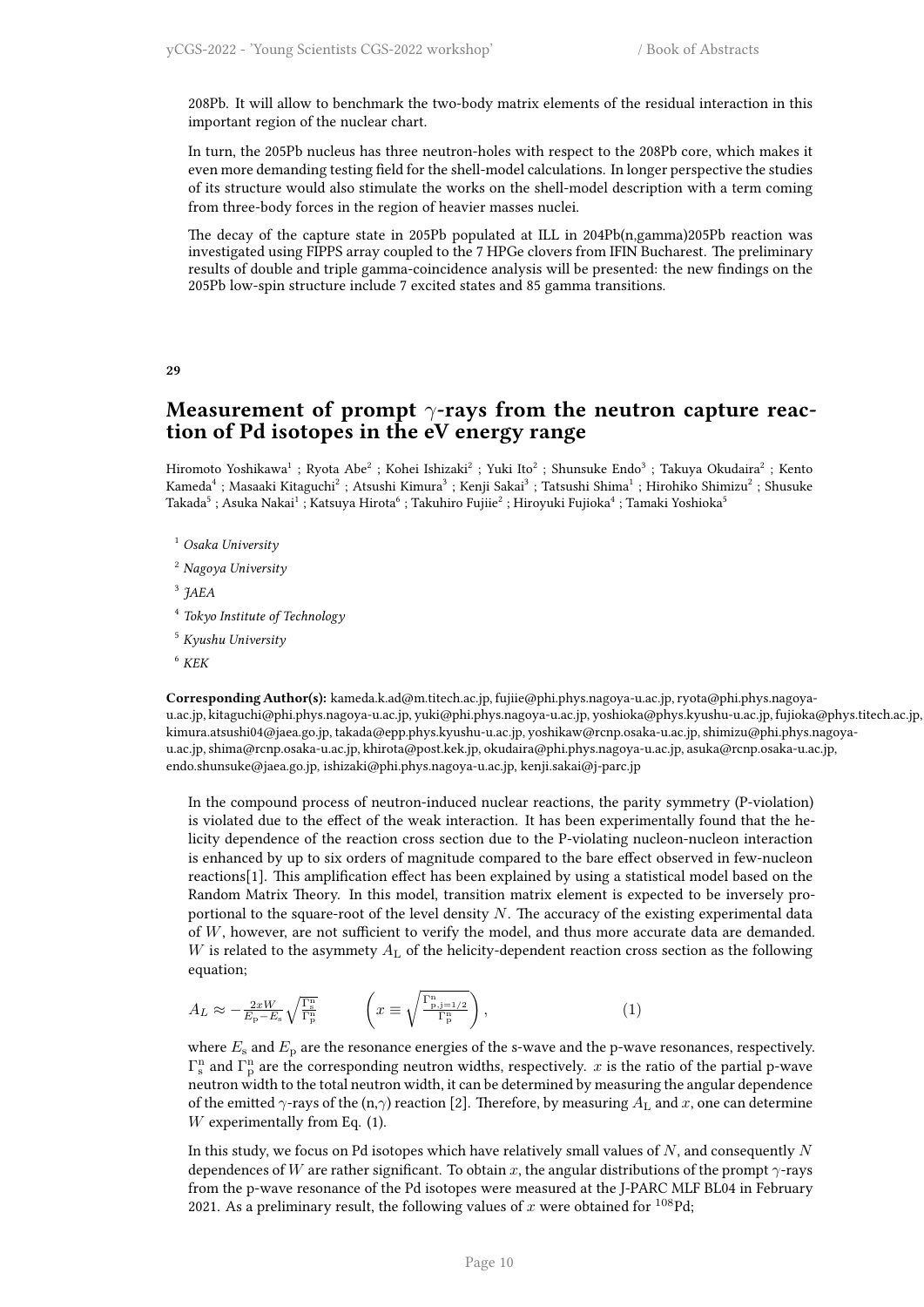$x = 0.9986_{-0.0099}^{+0.0003}$ *<sup>−</sup>*0*.*<sup>0099</sup> or *<sup>x</sup>* <sup>=</sup> *<sup>−</sup>*0*.*9986+0*.*<sup>0099</sup> *<sup>−</sup>*0*.*0003*.* (2)

$$
(\mathbf{2})
$$

In this contribution, the experimental procedure and the result will be presented.

- [1] G. E. Mitchell et al., Phys. Rep. 354, 157 (2001).
- [2] V. V. Flambaum et al., Nucl. Phys. A 435, 352 (1985).

<span id="page-14-0"></span>**3**

## **Measurement of the bound-state beta decay of bare 205-Thallium and its nuclear astrophysical implications**

Ragandeep Singh Sidhu $^1$  ; Rui-Jiu Chen $^2$  ; Yu. A. Litvinov $^3$  ; and the E121 collaboration $^\mathrm{None}$ 

1 *School of Physics and Astronomy, University of Edinburgh, EH9 3FD Edinburgh, United Kingdom*

<sup>2</sup> *Max-Planck-Institut für Kernphysik, D-69117 Heidelberg, Germany*

<sup>3</sup> *GSI Helmholtzzentrum für Schwerionenforschung, Planckstraße 1, 64291 Darmstadt, Germany*

**Corresponding Author(s):** y.litvinov@gsi.de, r.chen@gsi.de, ragan.sidhu@ed.ac.uk

We report on the first direct measurement of the bound-state beta decay [1] of  $205 \text{T}1^{81+}$  ions, an exotic decay mode, in which an electron is directly created in one of the empty atomic orbitals instead of being emitted into the continuum. One of the most awaited and pioneering experiments was realized in the spring beamtime at GSI, Darmstadt in 2020, wherein the entire accelerator chain was employed.  ${}^{205}$ Tl<sup>81+</sup> ions (with no electron) were produced with the projectile fragmentation of  $^{206}\text{Pb}$  primary beam on  $^{9}\text{Be}$  target, separated in the fragment separator (FRS), accumulated, cooled, and stored for different storage times (up to 10 hours) in the experimental storage ring (ESR). The experimentally measured half-life value [2] draws a 4.7*σ* [3] and 7*σ* [4] tension with the theoretically predicted values, which could influence our understanding of the abundance of chemical elements in the early universe. In this contribution, the authors aim to present the s-process motivation and a preliminary value of the  $^{205}$ Tl<sup>81+</sup> half-life.

This research has been conducted in the framework of the SPARC, ILIMA, LOREX, NucAR collaborations, experiment E121 of FAIR Phase-0 supported by GSI. The authors received support from the European Research Council (ERC) under the European Union's Horizon 2020 research and innovation program (Grant Agreement No. 682841 "ASTRUm").

References

- [1] R. Daudel *et al.,* J. Phys. Radium, **8**, 238, 1947.
- [2] Ragandeep Singh Sidhu, Ph.D. Thesis, Ruprecht-Karls-Universität, 2021.
- [3] K. Takahashi *et al.,* Phys. Rev. C, **36**, 1522, 1987.
- [4] S. Liu *et al.,* Phys. Rev. C, **104**, 024304, 2021.

## <span id="page-14-1"></span>**15**

## **Nuclear structure studies at the FIPPS instrument at ILL**

## Author(s): Giacomo Colombi<sup>None</sup>

Co-author(s): Caterina Michelagnoli ; Jeremie Dudouet <sup>1</sup> ; Joa Ljungvall <sup>2</sup> ; Silvia Leoni <sup>3</sup>

- 1 *IP2I Lyon*
- 2 *IJCLab*
- <sup>3</sup> *University of Milano and INFN Milano*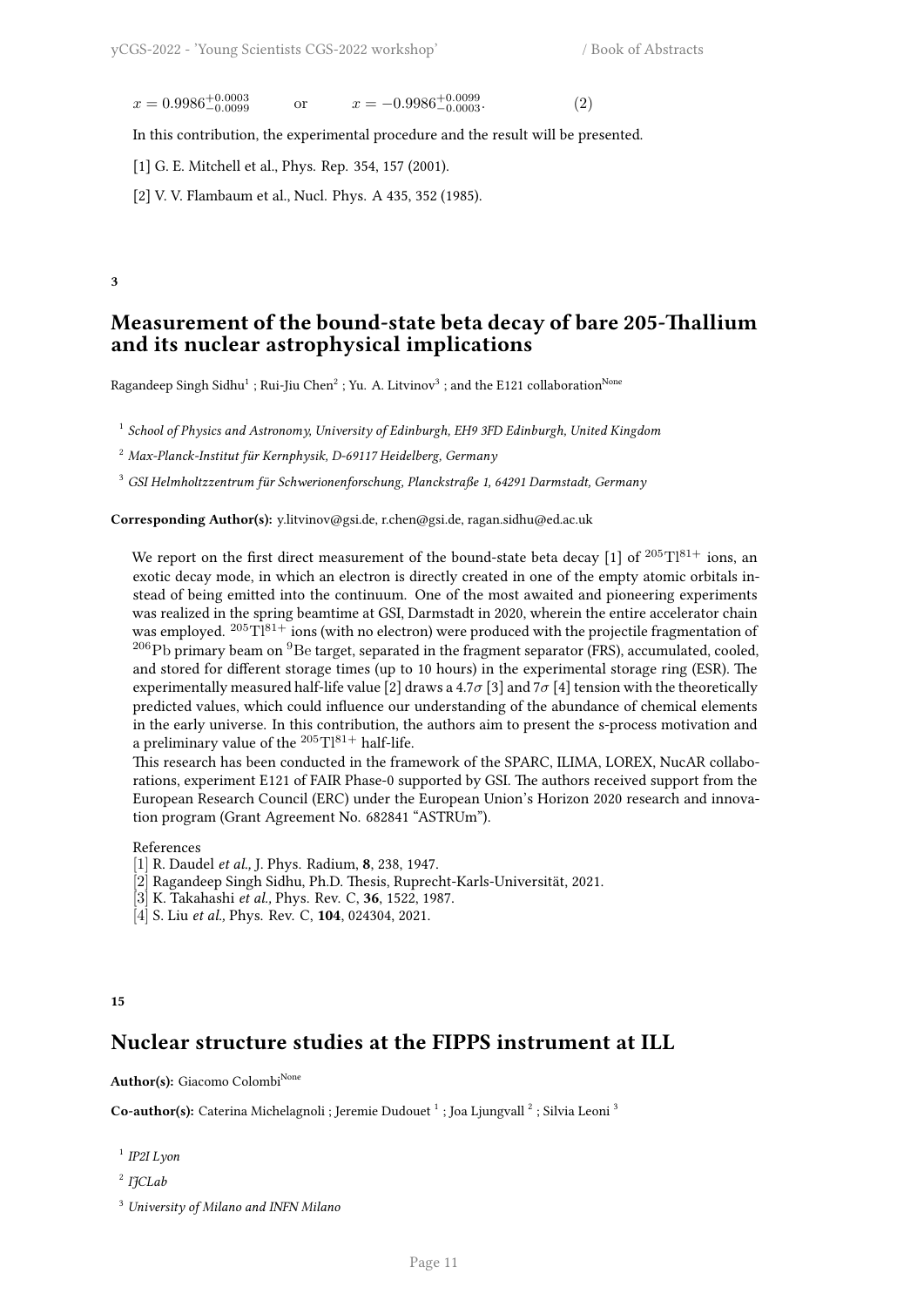**Corresponding Author(s):** silvia.leoni@mi.infn.it, j.dudouet@ip2i.in3p.fr, joa.ljungvall@ijclab.in2p3.fr, colombi@ill.fr, michelagnolic@ill.fr

The FIssion Product Prompt gamma-ray spectrometer (FIPPS) is the new nuclear physics instrument at the Institut Laue-Langevin (ILL). FIPPS takes advantage of an intense pencil-like neutron beam (flux  $10^8$   $n/s/cm^2$ ) for inducing neutron capture and neutron induced fission reactions and study the nuclear structure via high resolution gamma-ray spectroscopy. The array is composed by 8 Compton suppressed HPGe clover detectors. Ancillary devices are possible, as *LaBr*<sup>3</sup> detectors for fast timing measurements or additional clover detectors (from the IFIN-HH collaboration) to increase efficiency and granularity.

After a general introduction on the main features of the instrument, recent developments to improve the energy resolution and the sensitivity of the instrument for fission studies will be reported. In particular, the procedure and effects of the correction for the cross-talk among the crystals in a same clover will be reported.

The setup and results from the first test of a diamond-base active target for neutron induced fission will be reported. These results will be shown with the ones from the well-established scintillatorbased active target used at FIPPS in recent campaigns. The use of a fission tag allows for an identification of transitions from weak branches and/or isotopes produced with small fission yields.

Finally, the recently developed GEANT4 simulation code will be presented, with particular focus on the angular correlation analysis with hybrid gamma-ray arrays and on the first simulations for the development of a plunger device for lifetime measurements in fission fragments.

#### <span id="page-15-0"></span>**21**

## **Shell Model description of nuclei: new frontiers**

Author(s): Duy Duc Dao<sup>1</sup>

Co-author(s): Frederic Nowacki<sup>1</sup>

1 *IPHC-Strasbourg*

**Corresponding Author(s):** duc.dao@iphc.cnrs.fr, frederic.nowacki@iphc.cnrs.fr

The major challenge in the Shell Model framework is the diagonalization of the effective (generally two-body) Hamiltonian in the model space. Indeed, this is a huge task for open shell nuclei as the model space dimension grows combinatorially with the number of particles. In this talk, I will present our recent work aiming to tackle this problem in a deformed Hartree-Fock (HF) basis conserving good angular momentum. The construction of such basis can be done using mean field and beyond mean field techniques of the generator coordinate method (GCM) which has been extensively studied in the literature. However, the question of choosing relevant deformed HF states is not straightforward. For that, we have developed an efficient truncation scheme of the deformed HF basis which allow to apply the Shell Model in very heavy nuclear mass regions that are for now very difficult to do an exact diagonalization by standard methods. Benchmarks and several applications to nuclei from light, medium masses to superheavy ones will be presented.

#### <span id="page-15-1"></span>**19**

## **Statistical** *γ* **decay and isomeric ratio of** <sup>168</sup>**Er from resonance neutron capture**

Author(s): I. Knapova<sup>1</sup>

Co-author(s): A. Couture  $^2$  ; C. Fry  $^2$  ; M. Krticka  $^3$  ; J. M. O'Donnell  $^4$  ; C. J. Prokop  $^4$  ; G. Rusev  $^4$  ; J. L. Ullmann  $^4$  ; S. Valenta  $^3$  ; R. F. Casten  $^5$ 

<sup>1</sup> *Charles University, Prague*

<sup>2</sup> *Los Alamos National Laboratory, Los Alamos, New Mexico 87545, USA*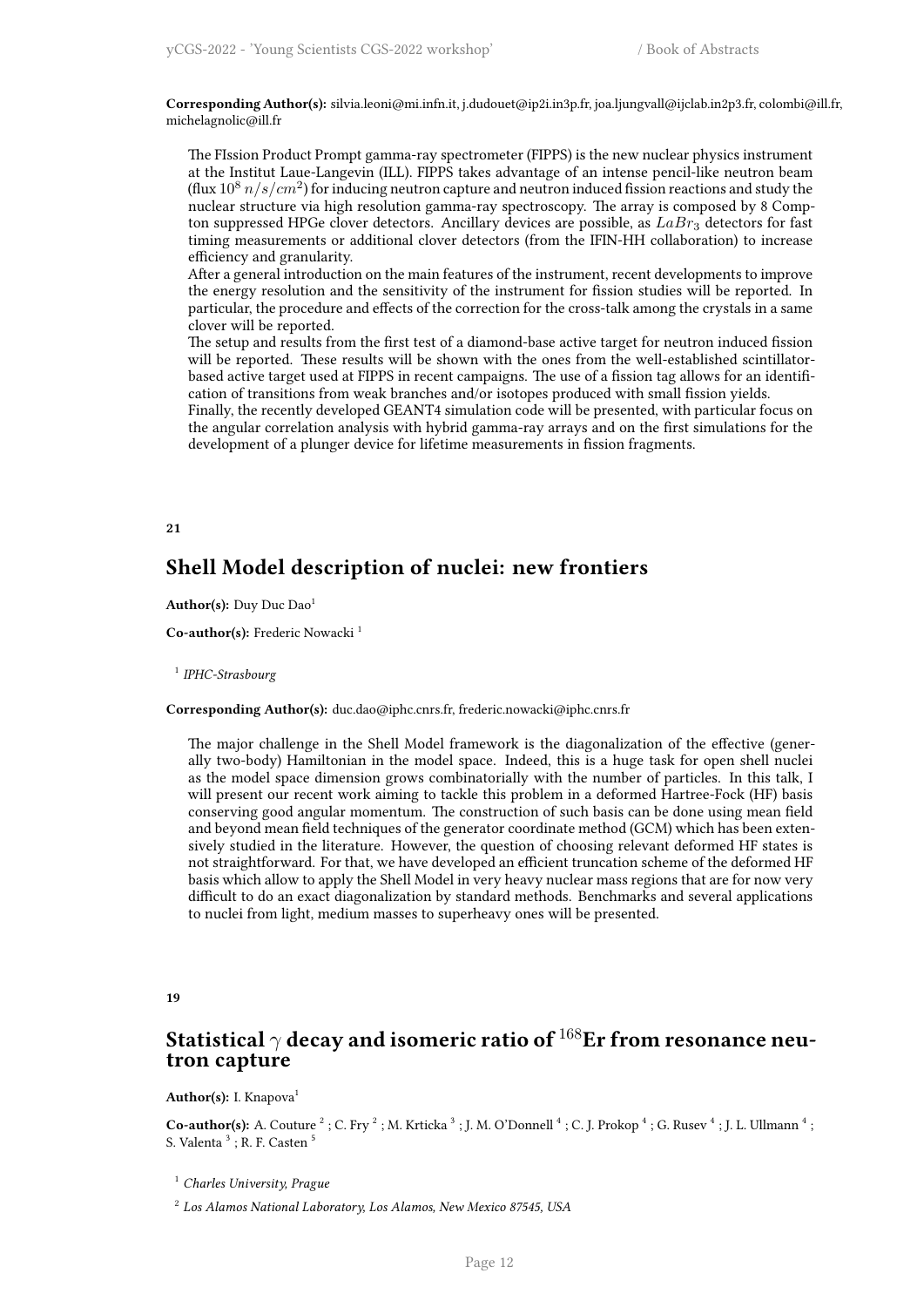- 3 *Faculty of Mathematics and Physics, Charles University, 180 00 Prague, Czech Republic*
- 4 *Los Alamos National Laboratory, P.O. Box 1663, Los Alamos, New Mexico 87545, USA*
- <sup>5</sup> *Wright Lab, Yale University, New Haven, Connecticut 06520, USA*

#### **Corresponding Author(s):** knapova@ipnp.mff.cuni.cz

*γ*-ray spectra following the radiative capture on well-isolated s-wave neutron resonances of <sup>167</sup>Er were measured with the Detector for Advanced Neutron Capture Experiments (DANCE) located at Los Alamos National Laboratory. This highly-segmented calorimeter is an ideal tool for detecting complete *γ* cascades due to its efficiency and solid angle coverage.

Information on quantities governing the *γ* decay within statistical model – level density and photon strength functions – were obtained from analysis of the experimental spectra and their simulated counterparts employing the modelling code DICEBOX. Conclusions about dipole photon strength functions, in particular the scissors mode, describing transitions to the ground state were found to be consistent with those reported for the neighboring well-deformed rare-earth nuclei.

Furthermore, *γ* decay in <sup>168</sup>Er is heavily influenced by the presence of a short-lived isomeric state at the excitation energy 1094 keV with the lifetime *≈* 100 ns. We were able to detect the cascades feeding the isomer and the isomeric decay and we deduced the isomeric ratio for a few resonances. The obtained values are not compatible with the isomeric ratio determined from simulations within the statistical model, as the simulated values are underestimated for all the tested model combinations.

#### **26**

## **Structure of Ca isotopes between doubly closed shells**

#### Author(s): Simone Bottoni<sup>1</sup>

Co-author(s): Silvia Leoni <sup>2</sup> ; Giovanna Benzoni <sup>3</sup> ; Angela Bracco <sup>4</sup> ; Gianluca Colò <sup>4</sup> ; Giacomo Colombi ; Fabio Crespi <sup>5</sup> ; Lukasz ISKRA ; Bogdan Fornal <sup>6</sup> ; Natalia Cieplicka-Orynczak <sup>7</sup> ; Michael Jentschel <sup>8</sup> ; Yung Hee Kim ; Ulli Koester ; Caterina Michelagnoli  $^8$  ; Paolo Mutti ; Torsten Soldner ; Jean Marc Regis  $^9$  ; Lukas KNAFLA ; Nicolae Marius Marginean <sup>10</sup> ; Calin Ur<sup>11</sup> ; Waldek Urban <sup>12</sup> ; A. Türler <sup>13</sup> ; Yifei Niu <sup>14</sup>

- <sup>1</sup> *Università degli Studi di Milano and INFN*
- <sup>2</sup> *University of Milano and INFN Milano*
- 3 *INFN Milano*
- <sup>4</sup> *University of Milano and INFN*
- <sup>5</sup> *Università degli Studi di Milano / INFN*
- 6 *IFJ PAN Krakow*
- 7 *IFJ PAN*
- 8 *Institut Laue-Langevin*
- <sup>9</sup> *University of Cologne, Germany*
- <sup>10</sup> *IFIN-HH Bucharest*
- <sup>11</sup> *ELI-NP, Magurele-Bucharest, Romania*
- <sup>12</sup> *University of Warsaw, Poland*
- <sup>13</sup> *Universität Bern and Paul Scherrer Institut, Villigen, Switzerland*
- <sup>14</sup> *University of Lanzhou, China*

**Corresponding Author(s):** nmarg@nipne.ro, simone.bottoni@mi.infn.it, jentsch@ill.fr, koester@ill.fr, soldner@ill.fr, kimyh@ill.fr, bogdan.fornal@ifj.edu.pl, fabio.crespi@mi.infn.it, natalia.cieplicka@ifj.edu.pl, lukasz.iskra@ifj.edu.pl, mutti@ill.fr, lknafla@ikp.uni-koeln.de, colombi@ill.fr, silvia.leoni@mi.infn.it

Calcium nuclei between doubly closed shells, i.e. N=20 and N=28, offer a unique opportunity to investigate the evolution of nuclear structure from symmetric to neutron-rich systems. Along this isotopic chain, spherical configurations at shell closures are expected to be overcome by deformed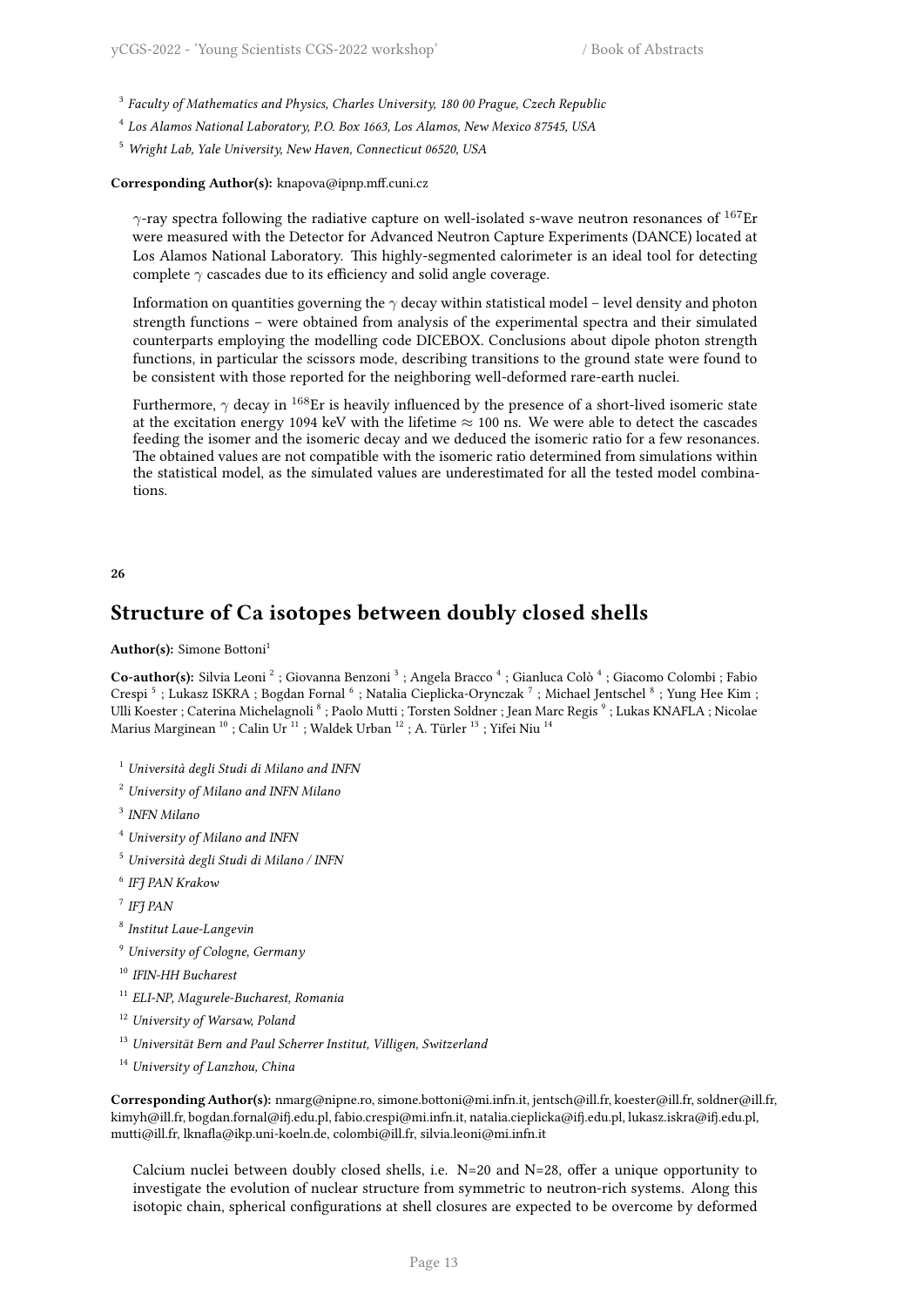structures in mid-shell nuclei, already at low excitation energy. This will significantly affect the interplay between single-particle and collective excitations, as well as particle/hole-core coupling schemes which appear in odd-mass isotopes. In this context, Ca nuclei lie in a mass region where different theoretical models, with different predictive powers, can be applied and turn out to be complementary to each other. This embraces ab initio approaches [1], shell-model calculations [2], DFT's [3] and beyond-mean-field models [4-5].

In this work, we present recent results on the low-spin structure of <sup>41</sup>*−*<sup>49</sup>Ca nuclei, populated in a series of (n,*γ*), neutron-capture experiments performed at Institut Laue-Langevin in Grenoble. These studies required the use of very rare target materials, such as  $^{46}$ Ca and  $^{48}$ Ca, as well as a radioactive <sup>41</sup>Ca sample. High-resolution *γ*-ray spectroscopy was performed by using the high-efficiency EX-ILL [6-7] and FIPPS [8] HPGe composite arrays. Several new *γ* rays were found, and level schemes were substantially extended up to the neutron-capture state, approaching a complete low-spin spectroscopy for these isotopes. Moreover, *γ*-ray angular correlations were performed in order to pin down the multipolarity of a number of transitions, thus helping in the spin-parity assignment of the observed states. A selection of the experimental results is discussed and compared with theoretical calculations, including those obtained with the Hybrid Configuration Mixing model recently developed by the Milano group [4,5,7].

- [1] J. D. Holt et al., Phys. Rev. C 90, 024312 (2014).
- Y. Utsuno et al., Progr. Theor. Phys. Suppl. 196, 304 (2012).
- M. Bender et al., Rev. Mod. Phys. 75, 121 (2003).
- G. Colò et al., Phys. Rev. C 95 (2017) 034303.
- S. Bottoni et al., in preparation.
- M. Jentschel et al., J. Instrum. 12, 11003 (2017).
- S. Bottoni et al., Phys. Rev. C 103, 014320 (2020).
- C. Michelagnoli et al., EPJ Web of Conf. 193 04009 (2018).

#### **18**

## **Study of fission dynamics following prompt gamma-ray spectroscopy**

Aniruddha Dey<sup>1</sup>; D. C. Biswas<sup>2</sup>; A. Chakraborty<sup>3</sup>; S. Mukhopadhyay<sup>2</sup>

<sup>1</sup> *Nuclear Physics Division, Bhabha Atomic Research Centre, Mumbai 400085, India; Department of Physics, Siksha Bhavana, Visva-Bharati University, Santiniketan, West Bengal 731235, India*

<sup>2</sup> *Nuclear Physics Division, Bhabha Atomic Research Centre, Mumbai 400085, India*

<sup>3</sup> *Department of Physics, Siksha Bhavana, Visva-Bharati University, Santiniketan, West Bengal 731235, India*

#### **Corresponding Author(s):** deyaniruddha07@gmail.com

Although nuclear fission has been discovered more than eight decades ago, the scenario related to the involvement of excitation energy  $(E_{ex})$  and angular momentum (L) in controlling the reaction dynamics of a fissioning system has not been clearly understood. The potential energy surface of a fissioning system gets modified due to an enhancement in either one of the two or both the controlling parameters, which subsequently leads to the development of various fission modes of the concerned system. These observed fission modes are in general described on the basis of the random neck rupture model (i.e. brosa modes) [1]. In the present investigation, these features have been extensively studied for the most common fissioning system of <sup>236</sup>U produced at two different  $E_{ex}$  through two separate experiments: (i) <sup>235</sup>U( $n_{th}$ ,f) during the EXILL campaign [2] at Institut Laue-Langevin (ILL), Grenoble, France, and (ii)  $^{232}$ Th( $\alpha$ ,f) during the INGA campaign [3] at (E<sub>lab</sub> = 30 MeV) Variable Energy Cyclotron Centre (VECC), Kolkata, India. The later fissioning reaction can be considered as a surrogate to 14 MeV neutron-induced fission of  $^{235}$ U, which is crucial for next-generation reactors. Prompt gamma-ray spectroscopy technique has been utilized to extract the relative even-even charge and mass yield distributions. Comparing the experimental results with the ENDF/B-VII.1 library results [4] reveals several features related to the role of E*ex* and L in the